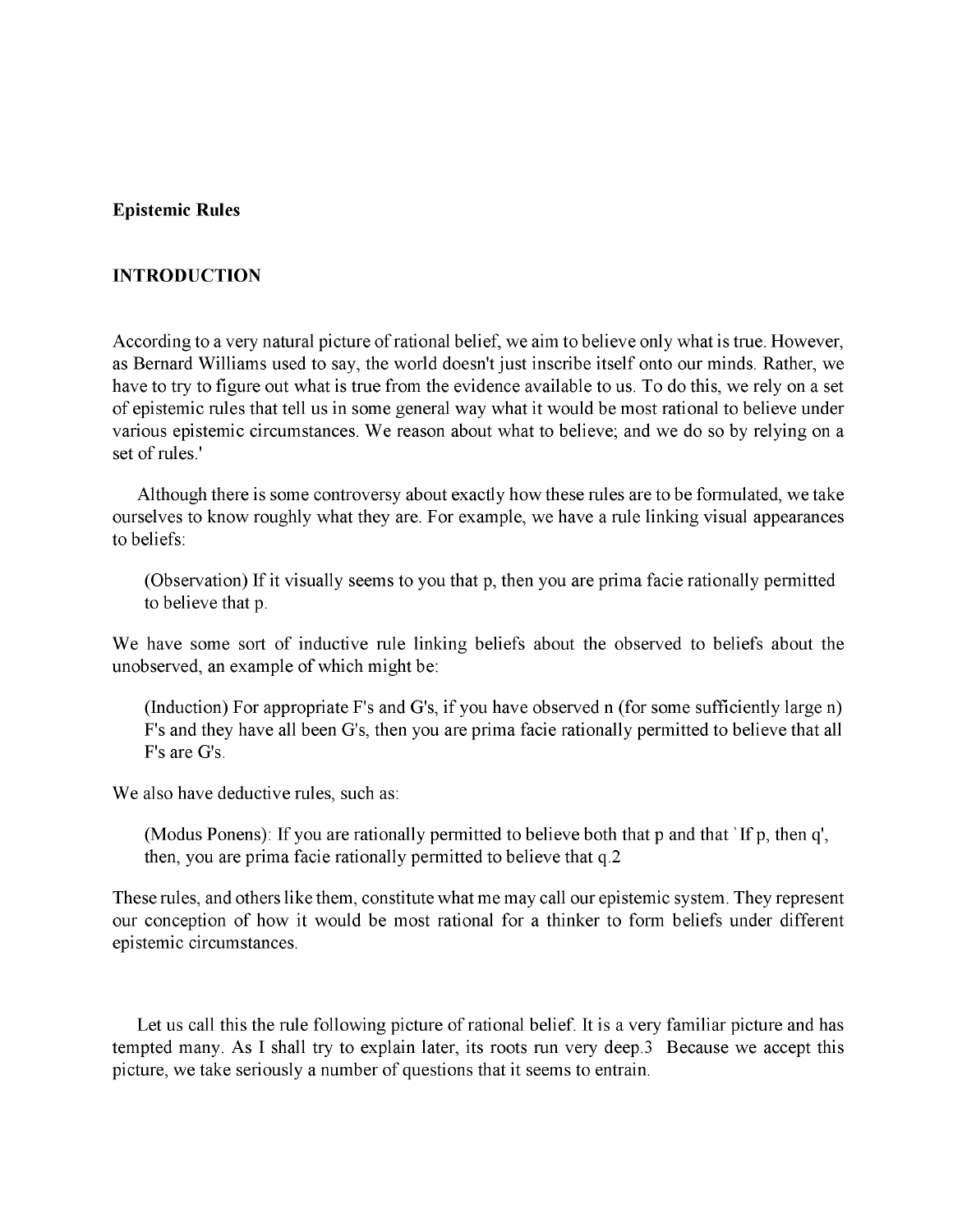For example, we recognize that, in addition to the rules that we actually use, there are other rules, different from and incompatible with ours, which we might have used instead. And this seems to raise the question: Are our rules the right ones? Are they the ones that deliver genuinely justified belief?

These questions in turn raise a more fundamental one: In what sense could there be a fact of the matter as to what the right epistemic rules are? And if there is such a fact of the matter, how do we find out what it is? And what, in any case, entitles us to operate with the rules that we actually operate with?

None of these familiar and compelling questions would make much sense in the absence of the rule-following picture of rational belief. Each of them presupposes that we rely on rules in forming rational beliefs.

I find the rule-following picture, along with the questions that it entrains, as natural and as compelling asthe next person. However, I have also come to worry about its ultimate intelligibility, a worry that I find myself unable to lay to rest. In this paper, I aim to explain the considerations that give rise to this worry.

I have been talking about the rule-governed picture of rational belief. But rational belief is hardly the only domain in which rule-following has been thought to play a prominent role. The sort of generalist picture I have been sketching for epistemology has of course always loomed large in ethics. We find it very natural to think that, in our moral judgments, we are guided by a set of general moral principles that tell us what we have most reason to do under various practical conditions.

Recent writers have complained about this generalist picture in ethics. They say that moral reasons are too holistic for there to be general principles that can tell us what it would be morally correct to do under varying practical conditions.4 That is not the sort of problem I have in mind for the generalist picture of rational belief. Rather, I will develop two other types of difficulty.

The first concerns how to understand the notion of a "rule" as it is used in the rule-following picture. What exactly is it that we are being said to follow, when we are said to follow epistemic rules?

The second difficulty concerns what it is to follow a rule regardless of how exactly a rule is construed. My worry here is closely related to the famous discussion of following a rule that was inaugurated by Wittgenstein and brilliantly expounded by Saul Kripke.5

Like Kripke, I think that there really is a skeptical problem about rulefollowing that can be derived from Wittgenstein's discussion. But my problem is not Kripke's. Unlike Kripke's problem, my problem arises in an especially virulent form for epistemic rules, as opposed to rules of other kinds. And it cannot be solved, as Kripke's problem can, by our helping ourselves to various forms of anti-reductionist conceptions of meaning or content.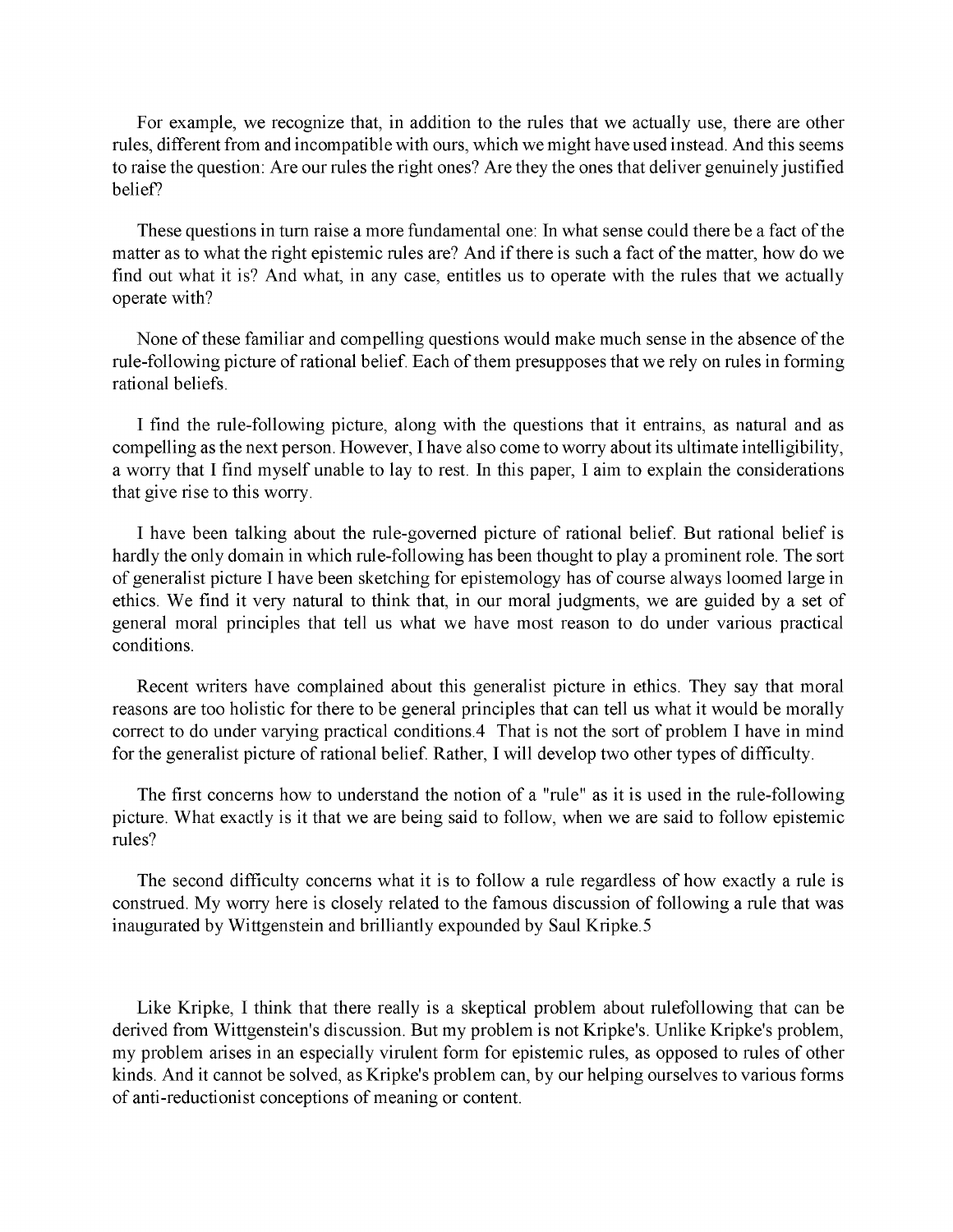All of this is what I propose to explain in what follows.

# 1. WHAT DO WE FOLLOW: IMPERATIVES OR NORMATIVE PROPOSITIONS?

# Imperatives vs. Norms

We talk interchangeably about epistemic rules and about epistemic norms. Are these the same sorts of thing or are there important differences between them? This is an area in which our language is sloppy and we are not often very explicit about what we mean.

Take the word "rule." By and large, when Kripke talks about "rules" he is talking about general imperatival contents of the form:

If C, do A!

where 'C' names a type of situation and 'A' a type of action. On this construal, rules are general contents that prescribe certain types of behavior under certain kinds of condition.

However, not everything that we call a rule in ordinary language conforms to this characterization. For example, we talk about the "rules of chess." One of these rules is:

(Castle) If the configuration is  $C$ , you may castle.

This does not look like an imperative. Unlike an imperative, it seems truthevaluable. It looks more like something we should call a normative proposition or norm, for short. It is a norm of permission. In addition to the permissive norms, of course, there are norms of requirement:

(First Move) At the beginning of the game, White must make the first move.

## Arguments for the Propositional Construal

We need, then, to recognize a distinction between two different kinds of content-the imperatival and the propositional; and we need to clarify whether, in talking about epistemic rules, we are talking about contents of the one type or the other.

When I gave a rough characterization of these rules above, I gave them a normative propositional formulation. There are at least three considerations that favor this construal.

To begin with, epistemic justification is a normative notion. We would expect, therefore, that the contents that encode our conception of it would be normative contents. However, imperatives are not normative in any way. They are merely commands or instructions.6 If such commands or instructions do play a role in our epistemic systems, it is natural to think of them as having a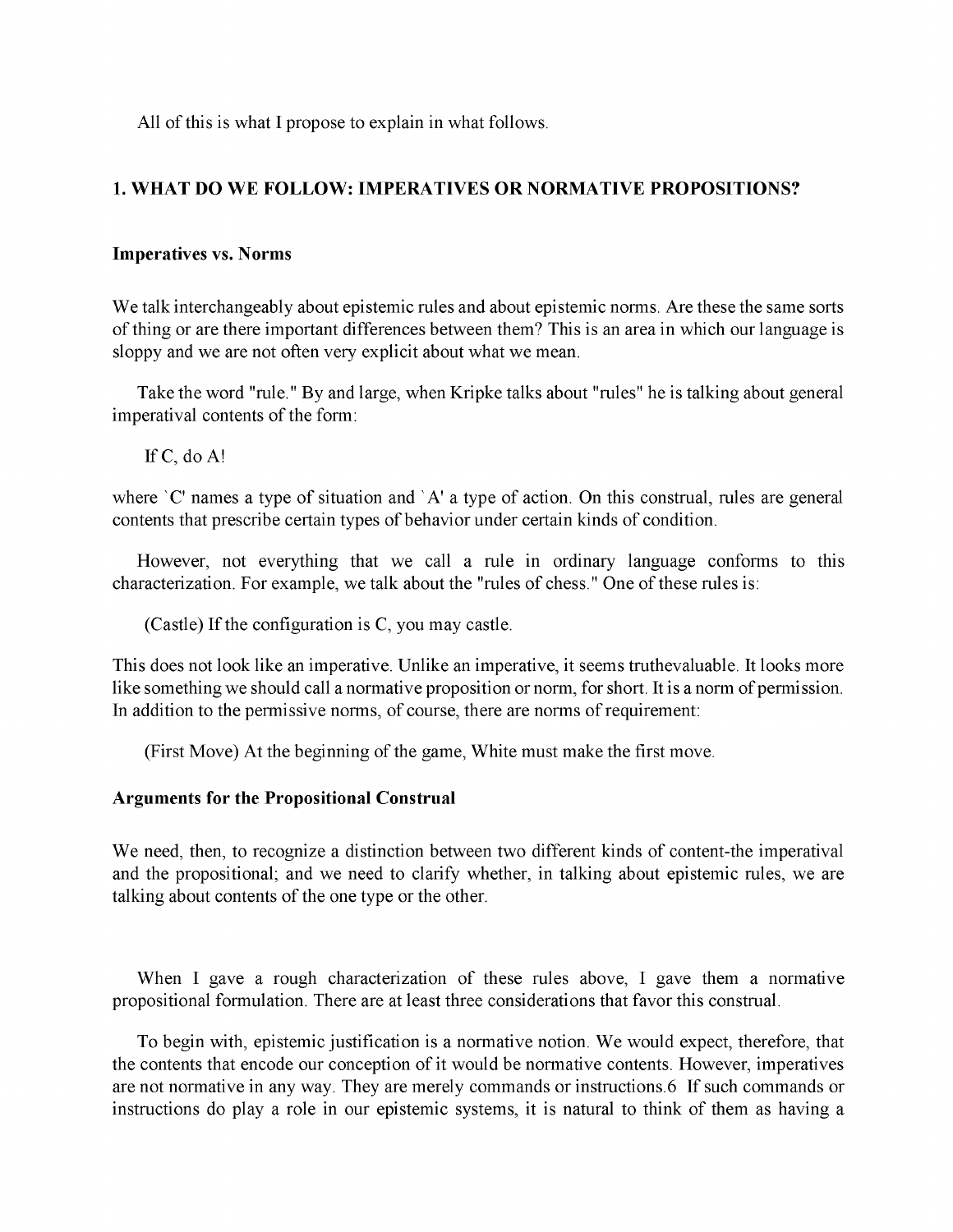derivative status-a status derived from the more fundamental normative propositions that encode our conception of epistemic justification.

The second reason for favoring a propositional construal has to do with our need to distinguish between different kinds of action-guiding or beliefguiding rules. Thus, there are epistemic rules, prudential rules, aesthetic rules, moral rules and so forth. It is easy to distinguish among these types of rule in propositional terms, by building their identity into their propositional content. Thus, an epistemic rule would be a normative proposition of the following kind:

IfC, then S is epistemically permitted to believe that p.

A prudential rule, on the other hand, would involve the concept of a prudential permission; and so forth.

By contrast, it is hard to see how to get this differentiation on an imperatival picture. The trouble is that all imperatives are alike-they all assume the form

If  $C$ , do A!

And so the mere content of an imperative is incapable of telling us whether it's an epistemic, prudential or moral imperative.7

A third reason for favoring a propositional construal of epistemic rules has to do with the need to capture not only requirements but permissions as well. The trouble, however, is that there looks to be a real difficulty capturing a norm of permission in imperatival terms.

The difficulty, in a nutshell, is this: An imperative, by definition, tells you to do something, if a certain condition is satisfied. However, a norm of permission doesn't call on you to do anything; it just says that, if a certain condition were satisfied, then performing some particular action would be alright.

Thus, obviously, the norm of permission (Castle) cannot be expressed in terms of the imperative

If configuration is C, Castle!

because that would suggest that whenever the configuration is C one must castle, whereas the norm merely permits castling and does not require it. Could we perhaps express (Castle) as:

Castle!, only if C.

But this seems to want to embed an imperative in the antecedent of a conditional:

IfCastle!, then C

and I don't know what that means.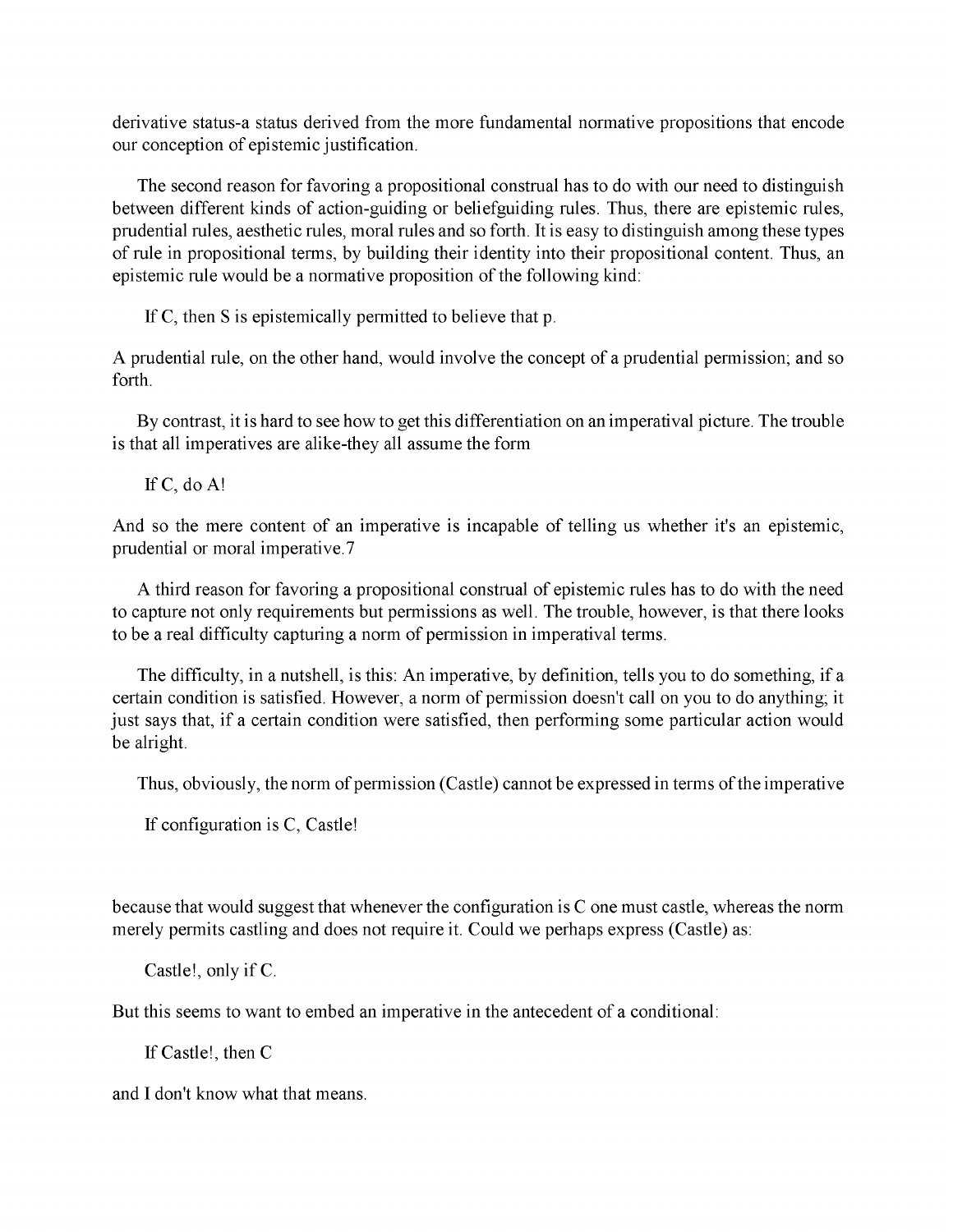Gideon Rosen has suggested another strategy for the imperativalist-using complex imperatives with disjunctive consequents.8 Thus, he suggests that the imperative that corresponds to an epistemic norm of permission of the form:

(4) If for some e,  $f(e, h)$ , then it is rationally permissible to believe h (on the basis of e)

would be something more like this:

(5) If for some e,  $f(e, h)$ , then either believe h (on the basis of e), or suspend judgment about h.

Now, I take it that "suspending judgment" about h isn't simply: not believing h. If it were, then the imperative at (5) would amount to saying:

If e, then either believe It or don't believe h!

which doesn't say much of anything. Suspending judgment, then, requires something activeconsidering whether h and then rejecting taking a view on the matter.

If that's right, though,  $(5)$  now seems to call for you to do things that go well beyond what  $(4)$ says. According to (4), if a certain kind of evidence is available, then, if you believed It on its basis, that belief would be justified. (4) does not say that you should believe h; it doesn't say that you should consider whether h; it doesn't say that you should do anything.

In other words, (5) is most naturally seen not as the imperatival counterpart of the norm of permission formulated in (4) but as the imperatival counterpart of the norm of requirement formulated in

(6) If for some e,  $f(e, h)$ , then you are required either to belief It (on the basis of e) or to suspend judgment on h.

Would we do better with something more along the lines of (7) rather than (5)?

(7) If for some e,  $f(e, h)$ , then either believe h (on the basis of e) or don't do anything (on the basis of e)!

But this doesn't seem right, either. Even without going into the details of what it might mean for someone to "not do something on the basis of e", I hope it's clear that, whatever exactly it means, if, in response to e, I scratched my nose on the basis of e, I wouldn't have done anything that is in violation of the norm of permission issued by  $(4)$ .

There are, no doubt, many other proposals that could be considered, but I hope it is clear that there really is a problem capturing a norm of permission in imperatival terms. An imperative, however disjunctive its consequent, will require you to do something, or to refrain from doing something; but a norm of permission doesn't say anything about anyone's doing anything, or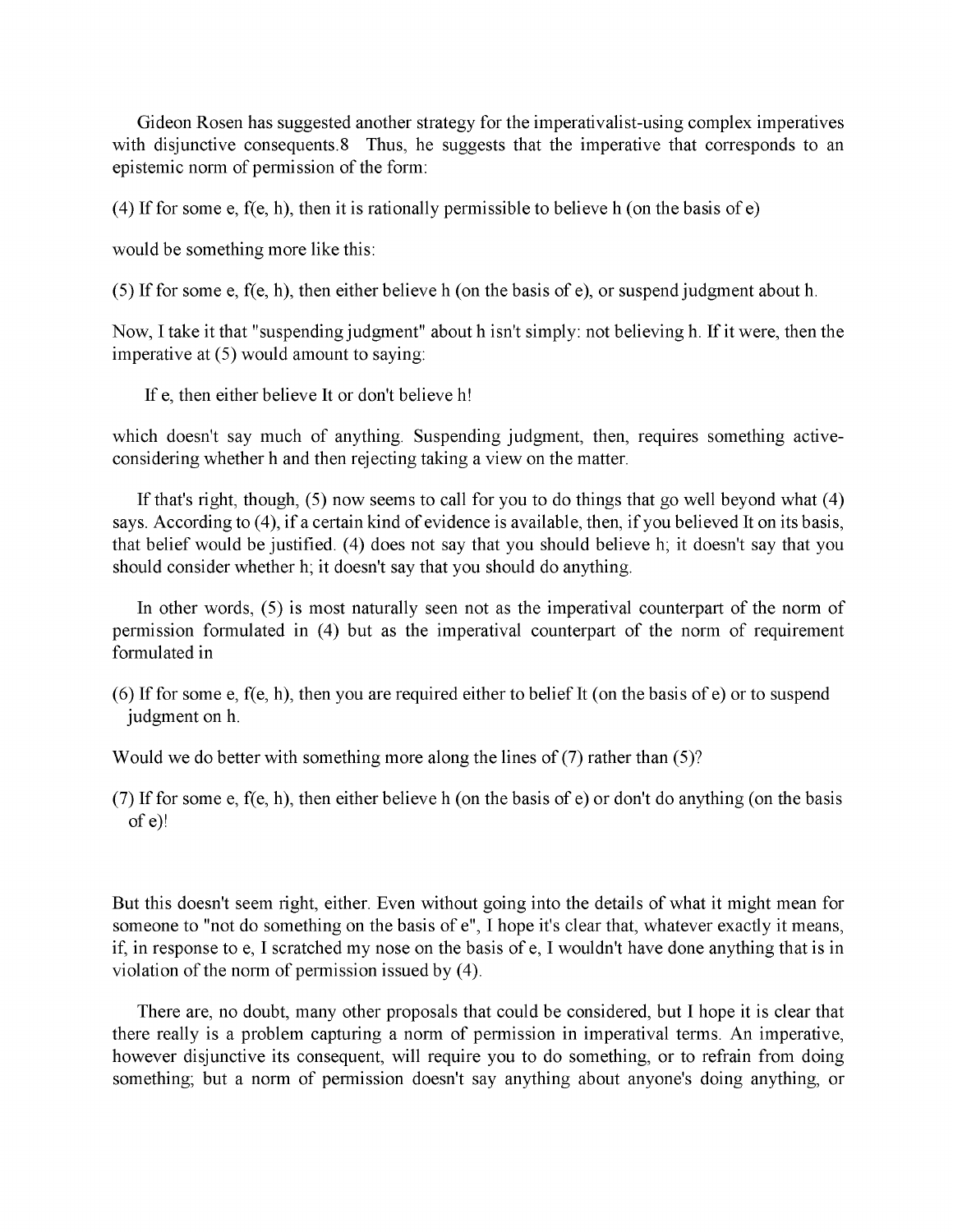refraining from doing anything. It just says that, under the appropriate conditions, if one were to do something, doing that thing would be alright.9

## Arguments for the Imperatival Construal

These, then, are some of the considerations that push one in favor of a propositional view of rules. On the other hand, there is the following argument that pushes one in the opposite direction.

Recall that the picture we are working with says that it is necessary and sufficient for a belief to be rational that it be held in accordance with the correct epistemic rules. In other words, we are working with:

(RuleRatBel) S's belief that p is rationally permitted if and only if S arrived at the belief that p by following the correct rule N.

Now, suppose we take N to be an epistemic normative proposition of the form:

(EpNorm) If C, then S is rationally permitted to believe that p.

Now, EpNorm-the norm we are said to be following-says that it is sufficient for my being rationally permitted to believe that p that condition C obtains.

However, the rule-following picture of rational belief (RuleRatBel) implies that it is not sufficient for my being rationally permitted to believe that p that C obtains-in addition, I need to have followed the rule EpNorm.

If we put these two facts together, we get the following peculiar result: The only way to implement the rule-following picture of rational belief, with the rules construed as normative propositions, is to accept that the normative propositions that we are required to follow, in order to acquire rational belief, must be false epistemic propositions! To have rationally permitted beliefs a thinker is required to follow false epistemic normative propositions.

And that is surely very odd. How could it be that, in order to arrive at genuinely rationally permitted beliefs, I must be armed with, and guided by, a set of false epistemic propositions about the conditions under which a belief would be genuinely epistemically justified?

It is important to note two points. First, the problem here is structural. Whatever proposition we replace (EpNorm) with, we will face some version or other of this false rules problem, because the rule-following picture will always insist on imposing a further necessary condition on rational belief beyond that recognized by the proposition that is said to constitute an epistemic rule-namely, the condition that that rule be followed.10

Second, this problem of false rules would not arise on the imperatival picture of epistemic rules, on which the rules are of the form: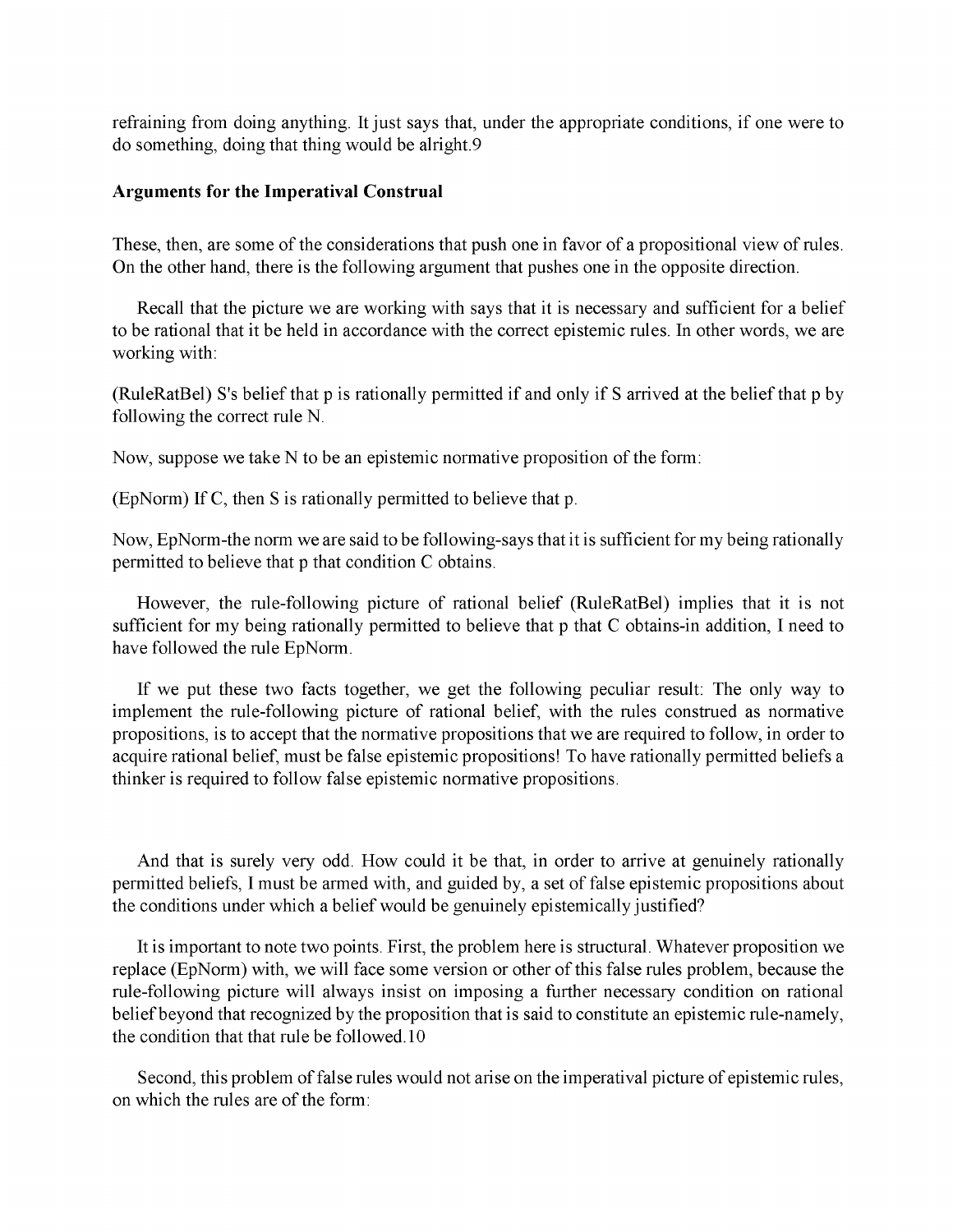If C, believe that p!

Since, on this conception, the rules themselves don't make any claims, they can hardly conflict with the claims being made by the rule-following picture of rational belief (RuleRatBel) about the conditions necessary for rational belief.

That constitutes a significant argument in favor of an imperatival construal of epistemic rules. The trouble is that, on such a construal, we would face all the other problems outlined above.

This, then, is the first difficulty I wanted to raise for the rule-following picture of rational belief: it is very unclear what satisfactory answer we can give to the question: What sort of content can a rule be such that following it is necessary for a belief to be rational?11

## II. HOW CAN WE FOLLOW RULES?

#### The Intuitive Notion

Let us assume, though, for the purposes of argument, that we have a satisfactory solution to this problem. Let us now turn to asking how it is possible for someone to follow a rule. For the purpose of posing this question it won't much matter whether we construe rules in imperatival or propositional terms.

Before proceeding we should clarify what we mean to be asking about. What intuitive phenomenon is at issue when we talk about someone following a rule?

In answering this question, we should distinguish between a personal-level notion of rulefollowing and a sub-personal notion. We should not assume, at the outset, that our talk of a person's following a rule comes to exactly the same thing as our talk of, say, his brain's following a rule, or of his calculator's computing a function. We should also recognize that, prima facie, anyway, it is the personal-level notion that is involved in the generalist, rule-following picture of rational belief with which we are concerned. I reason about what to believe, not a part of my brain.

I propose, therefore, to start with attempting to understand the personal-level notion, returning to the sub-personal notion later. My view will be that there is a core concept that is common to both notions, but that the personal-level notion is richer in a particular respect that I shall describe below. Once we have a handle on the personal-level notion it will be easy to indicate the weakening that gets us the sub-personal notion.

A propos of the personal-level notion, we certainly know this much: to say that S is following rule R is not the same as saying that S's behavior happens to conform to R. Conforming to R is neither necessary nor sufficient for following R.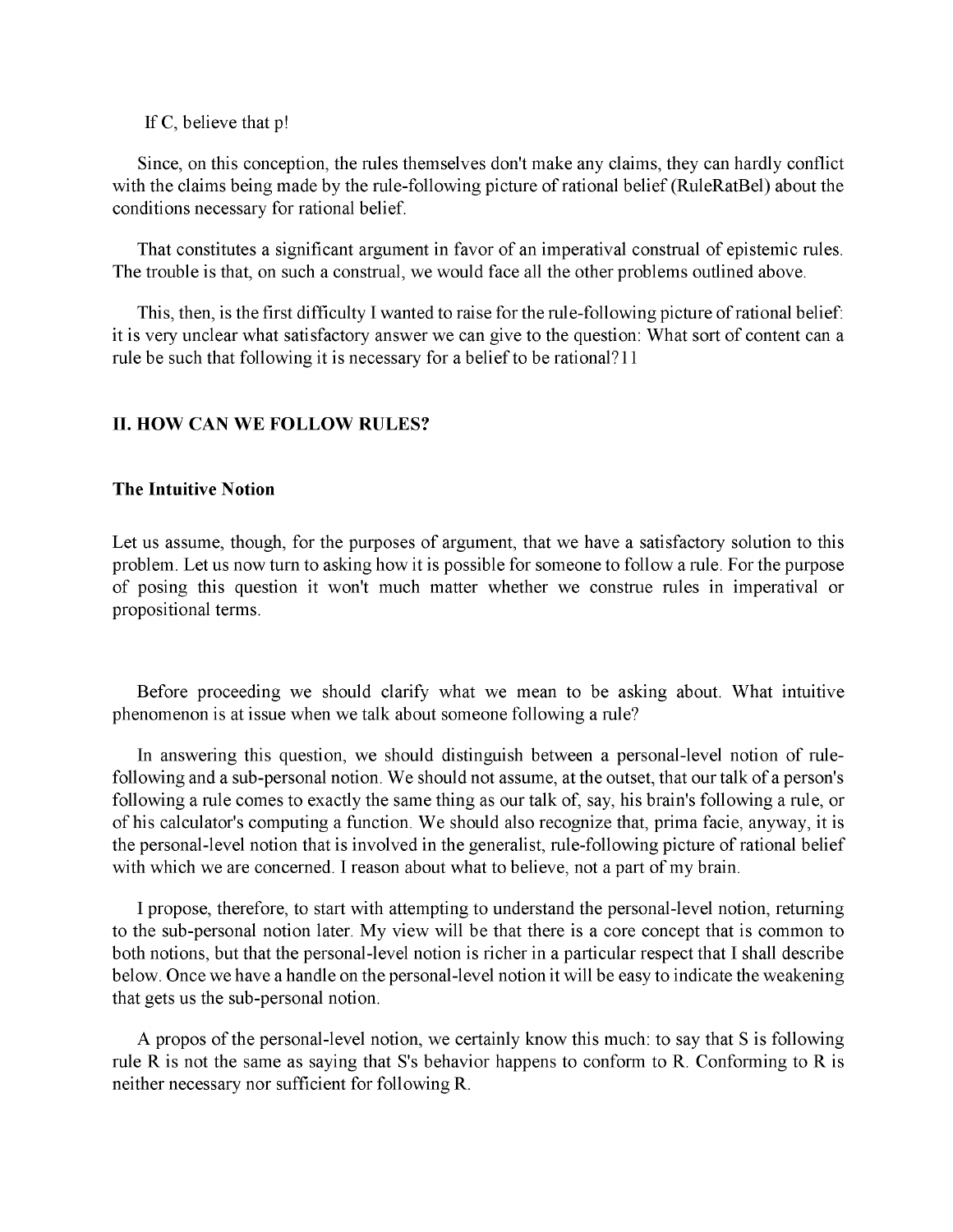It is not necessary because S may be following R even while he fails to conform to it. This can happen in one of two ways. Say that R is the instruction 'If C, do A!' S may fail to recognize that he is in circumstance C, and so fail to do A; yet it may still be true that S is following R. Or, he may correctly recognize that he is in conditions C, but, as a result of a performance error, fail to do A, even though he tries.

Conformity to R is not sufficient for S's following R because for any behavior that S displays, there will be a rule-indeed, infinitely many rules-to which his behavior will conform. Yet it would be absurd to say that S is following all the rules to which his behavior conforms.

There is another possible gloss on our notion that we need to warn against. There is a persistent tendency in the literature to suggest that the claim that S is following rule R means something roughly like: R may correctly be used to evaluate S's behavior. Crispin Wright, for example, often introduces the topic of rule following with something like the following remark:

The principal philosophical issues to do with rule-following impinge on every normatively constrained area of human thought and activity: on every institution where there is right and wrong opinion, correct and incorrect practice.12

The suggestion seems to be that rule-following and normative constraint come to much the same thing. Or, if not quite that, that rule following on S's part is necessary for S's behavior to be subject to normative assessment.

But this seems wrong. Intuitively, and without the help of controversial assumptions, it looks as though there are many thoughts that S can have, and many activities that he can engage in, that are subject to assessment in terms of rule R even if there is no intuitive sense in which they involve S's following rule R.

Consider Nora playing roulette. She has a "hunch" that the next number will be '36' and she goes with it: she bets all her money on it. We need not suppose that, in going with her hunch, she was following any rule-perhaps this was just a one-time event. Still, it looks as though we can normatively criticize her belief as irrational since it was based on no good evidence.

Or consider Peter who has just tossed the UNICEF envelope in the trash without opening it. Once more, we need not suppose that Peter has a standing policy of tossing out charity envelopes without opening them and considering their merits. However, even if no rule was involved it can still be true that Peter's behavior was subject to normative assessment, that there are norms covering his behavior.

In both of these cases, then, norms or rules apply to some thought or behavior even though there is no intuitive sense in which the agent in question was attempting to observe those norms or follow those rules himself.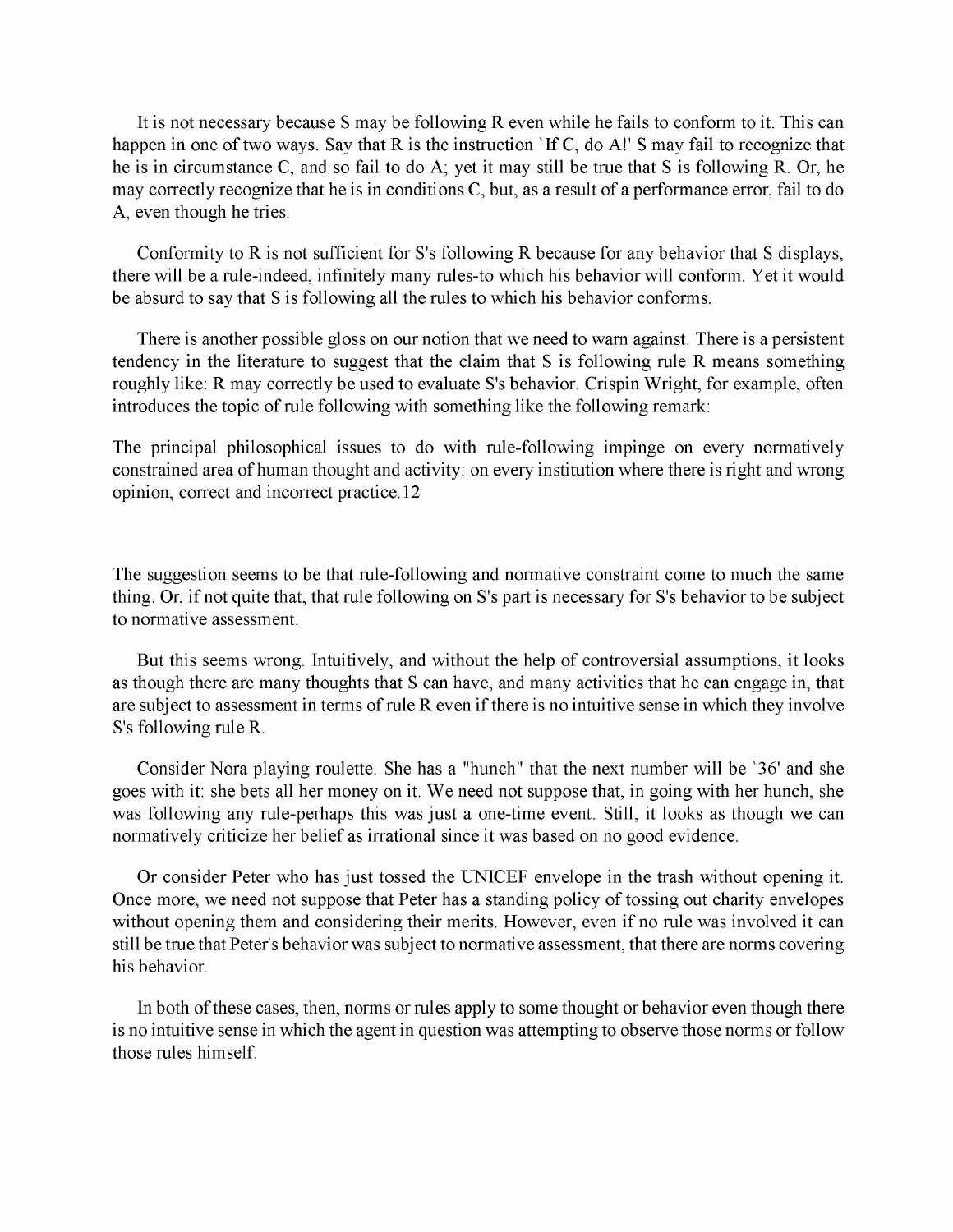Of course, some philosophers-like Kripke's Wittgenstein-think that wherever there is intentional content there must be rule-following, since meaning itself is a matter of following rules. But that is not a suitably pre-theoretic fact about rule-following; and what we are after at the moment is just some intuitive characterization of the phenomenon. We will come back to the question whether meaning is a matter of following rules.

When we say that S is following a rule R in doing A, we mean neither that S conforms to R nor simply that R may be used to assess S's behavior, ruling it correct if he conforms and incorrect if he doesn't. What, then, do we mean?

Let us take a clear case. Suppose I receive an email and that I answer it immediately. When would we say that this behavior was a case of following the:

(Email Rule) Answer any email that calls for an answer immediately upon receipt!

as opposed to just being something that I happened to do that was in conformity with that rule?

Clearly, the answer is that it would be correct to say that I was following the Email Rule in replying to the email, rather than just coincidentally conforming to it, when it is because of some appropriate relation that I bear to the Email Rule that I reply immediately.

I shall refer to this relation as S's acceptance or internalization of the rule, though, clearly, it will be very important to understand this as neutrally as possible for now. 13

Equally clearly, the because here is not any old causal relation: if a malicious scientist (or an enterprising colleague) had programmed my brain to answer any email upon receipt (in some zombie-like way) because he accepted the rule that I should answer any email upon receipt, that would not count as my following the Email Rule. (It might count as my brain following the rule.) Rather, for me to be following the rule, the 'because' must be that of rational action explanation: I follow the Email Rule when my acceptance of that rule serves as my reason for replying immediately, when that rule rationalizes my behavior.

However exactly the notion of acceptance or internalization is understood, what is important is that, in any given case of rule-following, we have something with the following structure: a state that can play the role of rule acceptance; and some non-deviant casual chain leading from that state to a piece of behavior that would allow us to say that the accepted rule explains and rationalizes the behavior.

Occasionally, I will also describe the matter in terms of the language of commitment. In rulefollowing there is, on the one hand, a commitment, on the part of the thinker to uphold a certain pattern in his thought or behavior; and, on the other, some behavior that expresses that commitment, that is explained and rationalized by it.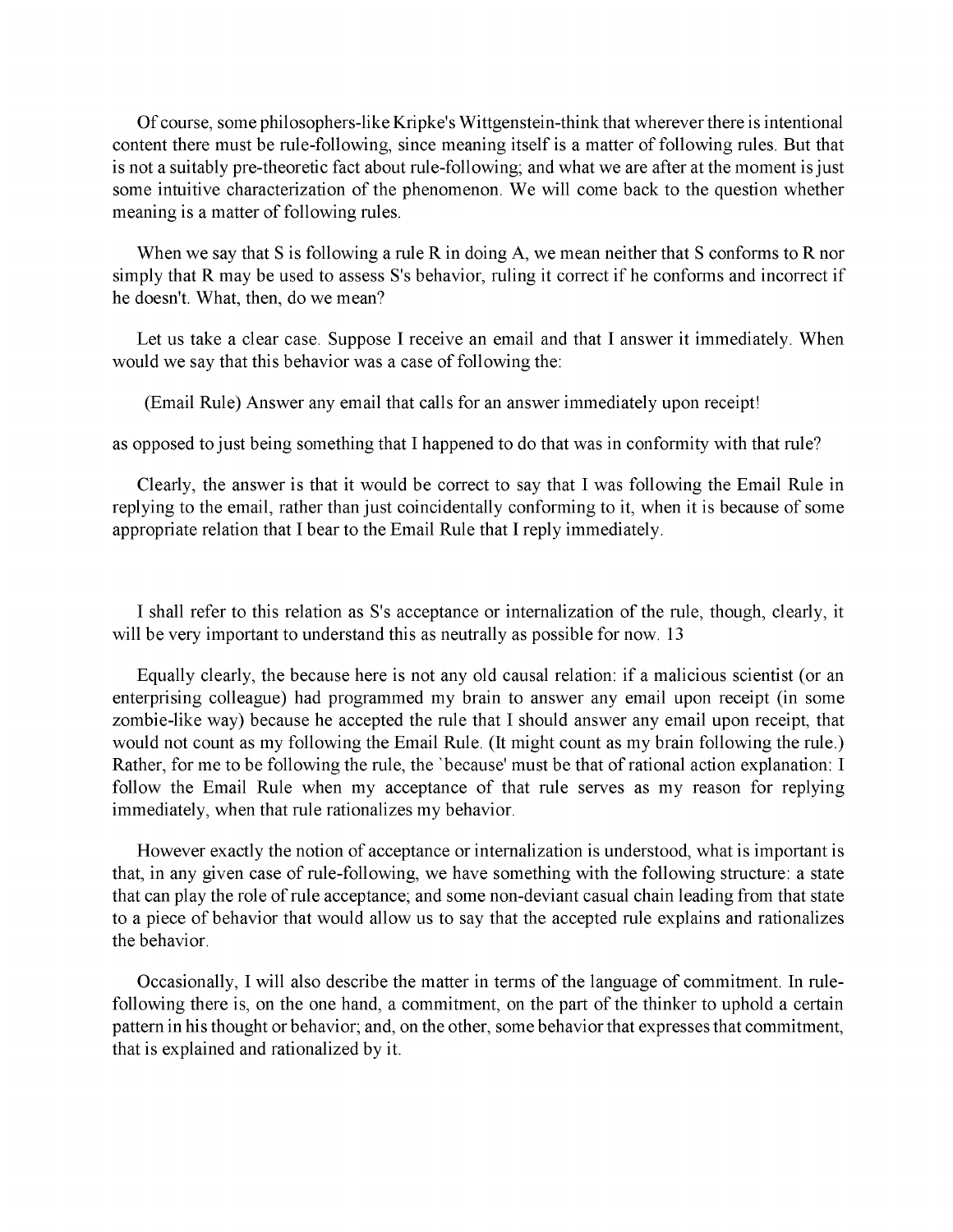It will be up to the reader to discern whether I have loaded these notions in a way that is illicit. For the moment, let me just note that this characterization coincides well with the way Kripke seems to be thinking about the phenomenon of rule-following. As he says a propos of following the rule for addition:

I learned-and internalized instructions for-a rule, which determines how addition is to be continued ... This set of directions, I may suppose, I explicitly gave myself at some earlier time ... It is this set of directions ... that justifies and determines my present response. 14

I think it was a mistake on Kripke's part to use the word "justify" in this passage rather than the word "rationalize." In talking about rule-following, it is important to bear in mind that we might be following bad rules. The problem of rule-following arises no less for Affirming the Consequent or Gambler's Fallacy than it does for Modus Ponens. If I am following Gambler's Fallacy, my betting the house on black after a long string of reds at the roulette wheel wouldn't be justified but it would be rationalized by the rule that I am following. Given that I am committed to the fallacious rule, it makes sense that I would bet the house on black.

We may summarize our characterization of personal-level rule-following by the following four theses:

(Acceptance) If S is following rule R ('If C, do A'), then S has somehow accepted R.

(Correctness) If S is following rule R, then S acts correctly relative to his acceptance if it is the case that C and he does A; incorrectly otherwise.

(Explanation) If S is following rule R by doing A, then S's acceptance of R explains S's doing A.

(Rationalization) If S is following rule R by doing A, then S's acceptance of R rationalizes S's doing A.

Against the backdrop of this characterization of the personal-level notion, we can see the subpersonal notion of following a rule as involving the first three elements but not the fourth. If I say of a calculator that it is adding, then I am saying that its 'internalization' of the rule for addition explains why it gives the answers that it gives. But I am obviously not saying that the addition rule rationalizes the calculator's answers. The calculator doesn't act for reasons, much less general ones.

# Following Epistemic Rules

If we apply this analysis to the rule following picture of rational belief with which we began, we arrive at the view that our internalization of general epistemic rules-like Modus Ponens and Induction-explain and rationalize why we form the beliefs that we form. And that seems intuitively correct.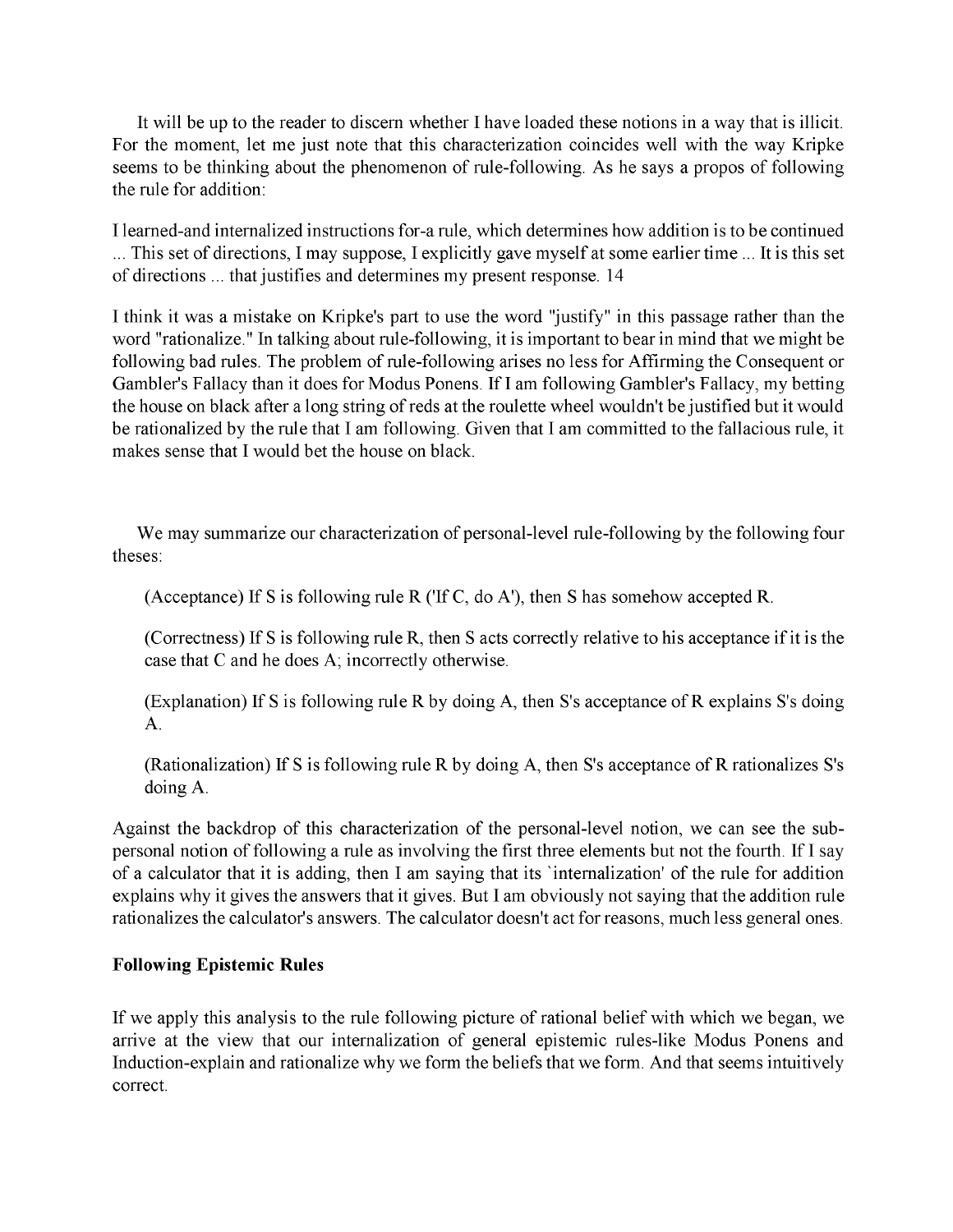As in the case of our linguistic and conceptual abilities, our ability to form rational beliefs is productive: on the basis of finite learning, we are able to form rational beliefs under a potential infinity of novel circumstances. The only plausible explanation for this is that we have, somehow, internalized a rule that tells us, in some general way, what it would be rational to believe under varying epistemic circumstances.

Furthermore, we form beliefs for reasons. As Kripke likes to say, when we form the belief that  $68 + 57 = 125$ , that does not feel like a stab in the dark, a result that is spat out by some sub-personal mechanism that we find ourselves giving and which, to our surprise, turns out be reliable.

Rather, the processes by which we fix beliefs are personal-level processes, processes of which we are, in some appropriate sense, aware. In that appropriate sense, we know why, on any given occasion, we are inclined to believe what we believe, what our grounds are.

Combining these two natural thoughts gives us the personal-level rule-following picture of rational belief. And a very natural picture it is. The picture is perhaps most obviously at work in the case of deductive reasoning; but it applies equally to inductive reasoning, arithmetical reasoning and moral reasoning. Let us take a somewhat closer look at the deductive case.

Suppose someone asks me to accept that

Mitochondria are mitochondria.

Even if I knew very little about what mitochondria are, I would be very confident that I should accept this proposition. What could be the reason for my confidence if not that I have accepted the general principle:

Accept any proposition of the form All F's are F's.

Or consider the inference:

Ifx is a Malament-Hogarth space-time, then it has no Cauchy surface. x is a Malament-Hogarth space-time.

Therefore,

x doesn't have a Cauchy surface.

Once again, I may know very little about the ingredient concepts. But I can be very confident that, ifI were justified in believing the premises, I would be justified in believing the conclusion. Once more, the only plausible explanation is that I have internalized (or accepted) a general Modus Ponens rule.

## Acceptance and Intention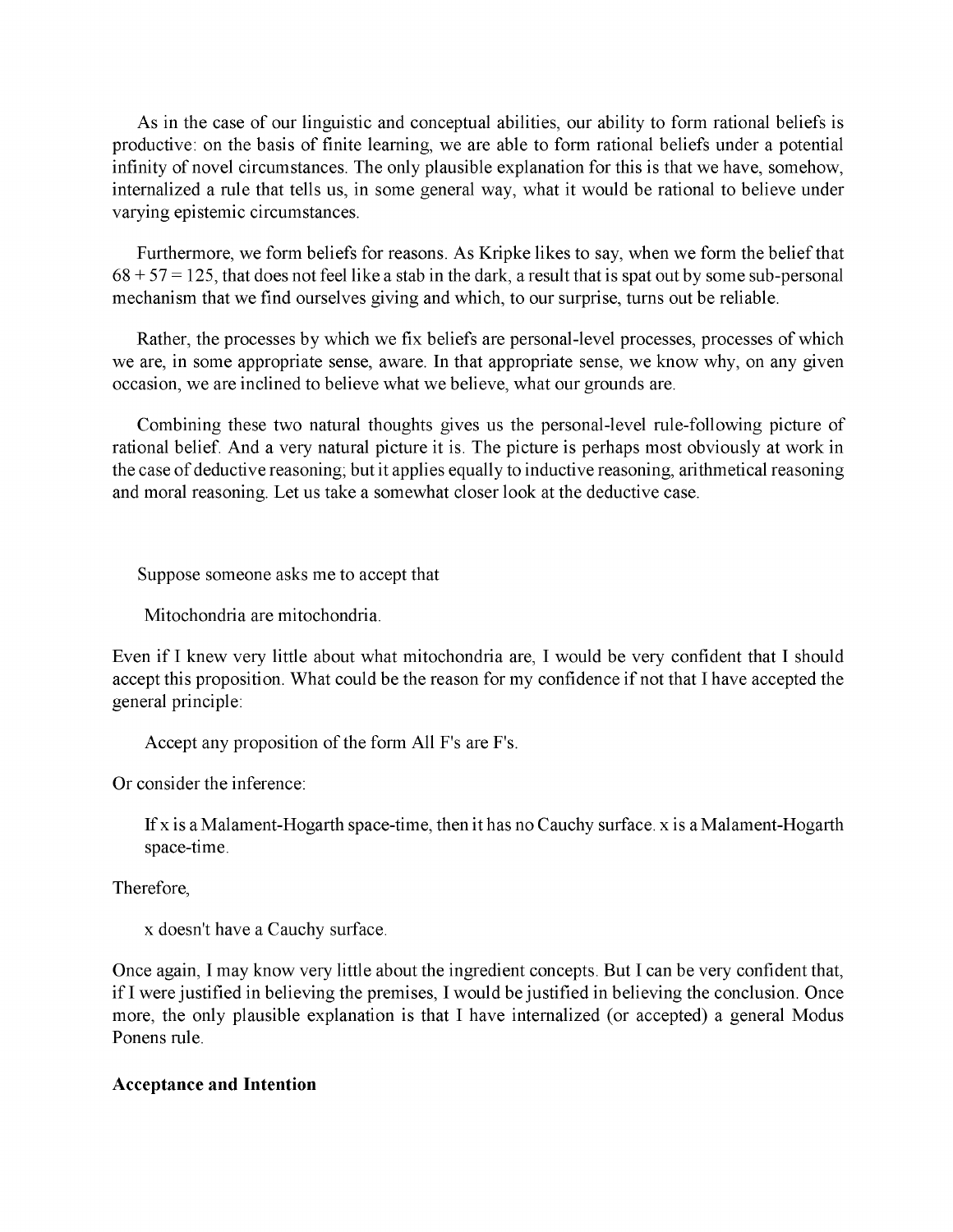Let us turn now to asking why there is supposed to be a problem about rulefollowing. Why, in particular, does Kripke's Wittgenstein maintain that it is not possible for us to follow rules?

Kripke's problem is focused on Acceptance. He is struck by the fact that the patterns to which we are said to be able to commit ourselves are infinitary patterns. Thus, we claim to follow the rule of inference Modus Ponens:

(Modus Ponens): If you are rationally permitted to believe both that p and that 'If p, then q', then, you are prima facie rationally permitted to believe that q.

MP, however, is defined over an infinite number of possible propositions. How is it possible, Kripke asks, for a thinker to commit himself to uphold this potentially infinitary pattern? Kripke despairs of answering this challenge head-on.

As we all know, Kripke's argument proceeds by elimination. There look to be only two serious candidates for constituting the state of rule acceptance: either it consists in some intentional state of a thinker, or it consists in his dispositions, very broadly understood, to use that symbol in certain ways. And he finds fault with both options.

Let's go along for now with the rejection of the dispositional suggestion. Still, what could possibly be wrong with invoking some intentional notion, as Crispin Wright has done? As Wright puts it:

... so far from finding any mystery in the matter, we habitually assign just these characteristics [the characteristics constitutive of the acceptance of a rule] to the ordinary notion of intention ... intentions may be general, and so may possess, in the intuitively relevant sense, potentially infinite content.15

Let us call this the Intention View of rule acceptance.16

The Intention View is itself just a special version of a more general class of views according to which rule acceptance consists in some intentional state or other, even if it is not identified specifically with an intention. Call this more general view the Intentional View of rule acceptance.

I will focus my discussion on the Intention View but most everything I say will apply equally to the less committal Intentional View.

# Some Problemsfor the Intention View

Why not just accept the Intention View? What, if anything, is wrong with this flat-footed response to the rule-following challenge?

The problem with the intention View cannot be that there are no cases that are accurately described by it, for there clearly are. If I now adopt a policy of always answering any email that I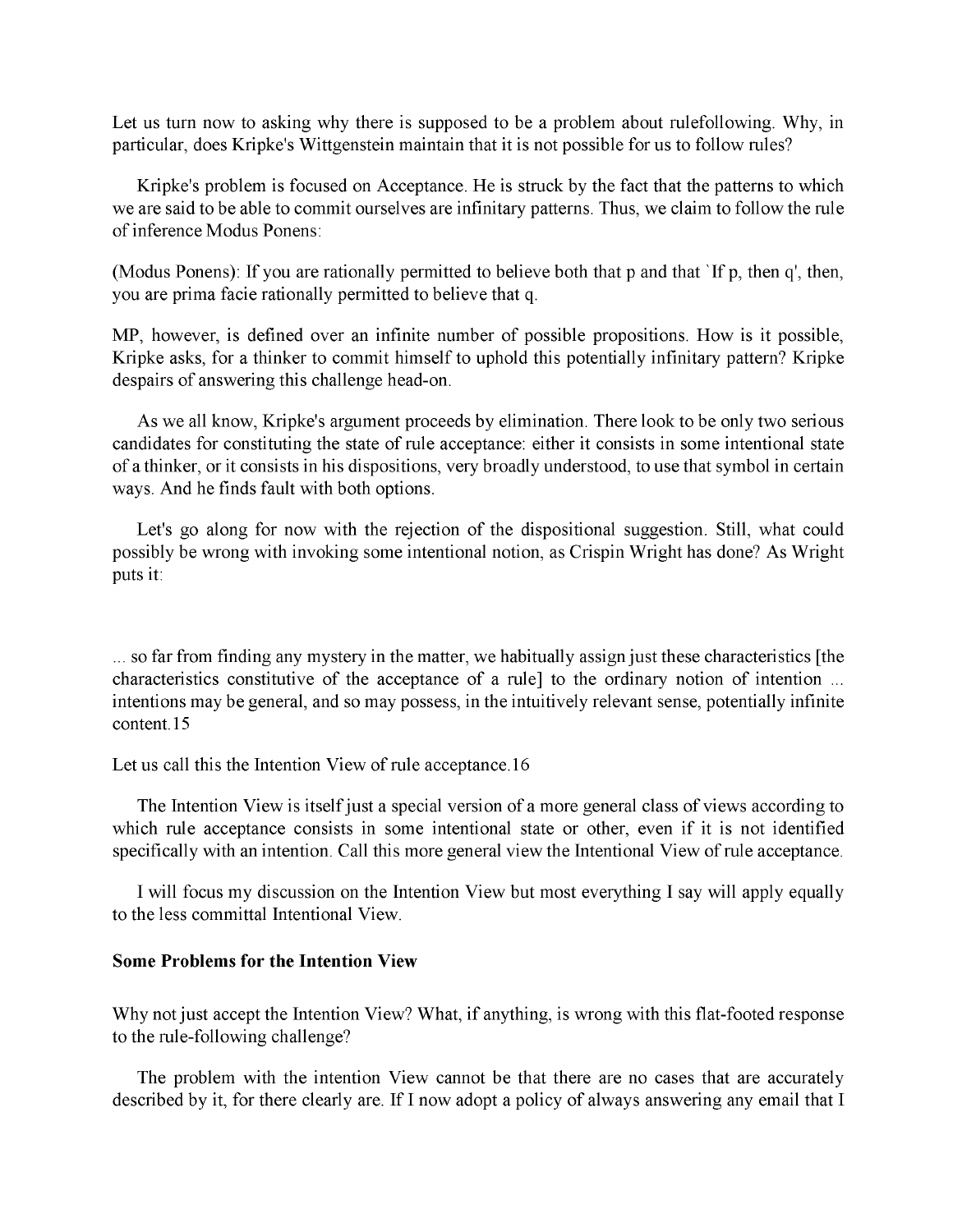receive immediately upon receipt and if, on some future occasion, I answer an email immediately upon receipt precisely because it is my policy to do so, then all this would be very well captured by the Intention View.

The question can only be whether, on the one hand, the Intention View is a sufficiently , fundamental account, and, on the other, whether it is a sufficiently general account of rulefollowing, so that all relevant cases can be said to fall under it.

A reductive Naturalist would have reason to think of it as insufficiently fundamental. Such a Naturalist would insist that intentional states be shown to be naturalistically reducible before they may legitimately be appealed to in solving the rule acceptance problem. However, it is none too clear how such a reduction of the intentional to the naturalistic is to be pulled off (and Kripke's own discussion may be seen to provide a battery of arguments against its feasibility-more on this below).

Second, and even if we were to put reductive Naturalism to one side, there look to be two severe difficulties with taking the Intention View to be a sufficiently general account: not everything that we would intuitively count as rule-following looks like a case if acting on an intention.

One problem is posed by the fact that we typically think of ourselves as having quite goodindeed, especially privileged-access to our own intentions: we know without empirical investigation what they are. Yet, although we are able to give some rough indication of what our epistemic rules are, there continues to be some controversy about their precise formulation (are we dogmatists or conservatives about perception, for example?).17 If they were the contents of intentions of ours, wouldn't we expect to know what they are with a much higher degree of precision and clarity than we seem capable of?

A second type of consideration against the generality of the Intention View is provided by an assumption that is crucial to Kripke's thinking about rulefollowing. Kripke sets up the rulefollowing problem by asking what determines whether I am using the '+' sign according to the rule of addition as opposed to the rule for quaddition, where quaddition is a function just like addition, except that it diverges from it for numbers larger than we are able to compute. He considers saying that what determines that rule-following fact is some general intention I formed to use the symbol according to the one rule rather than the other:

What was the rule? Well, say, to take it in its most primitive form: suppose we wish to add x and y. Take a huge bunch of marbles. First count out x marbles in one heap. Then count out y marbles in another. Put the two heaps together and count out the number of marbles in the union thus formed. The result is  $x + y$ . This set of directions, I may suppose, I explicitly gave myself at some earlier time. It is engraved on my mind as on a slate. It is incompatible with the hypothesis that I meant quus. It is this set of directions, not the finite list of particular additions I performed in the past that justifies and determines my present response.

Kripke continues: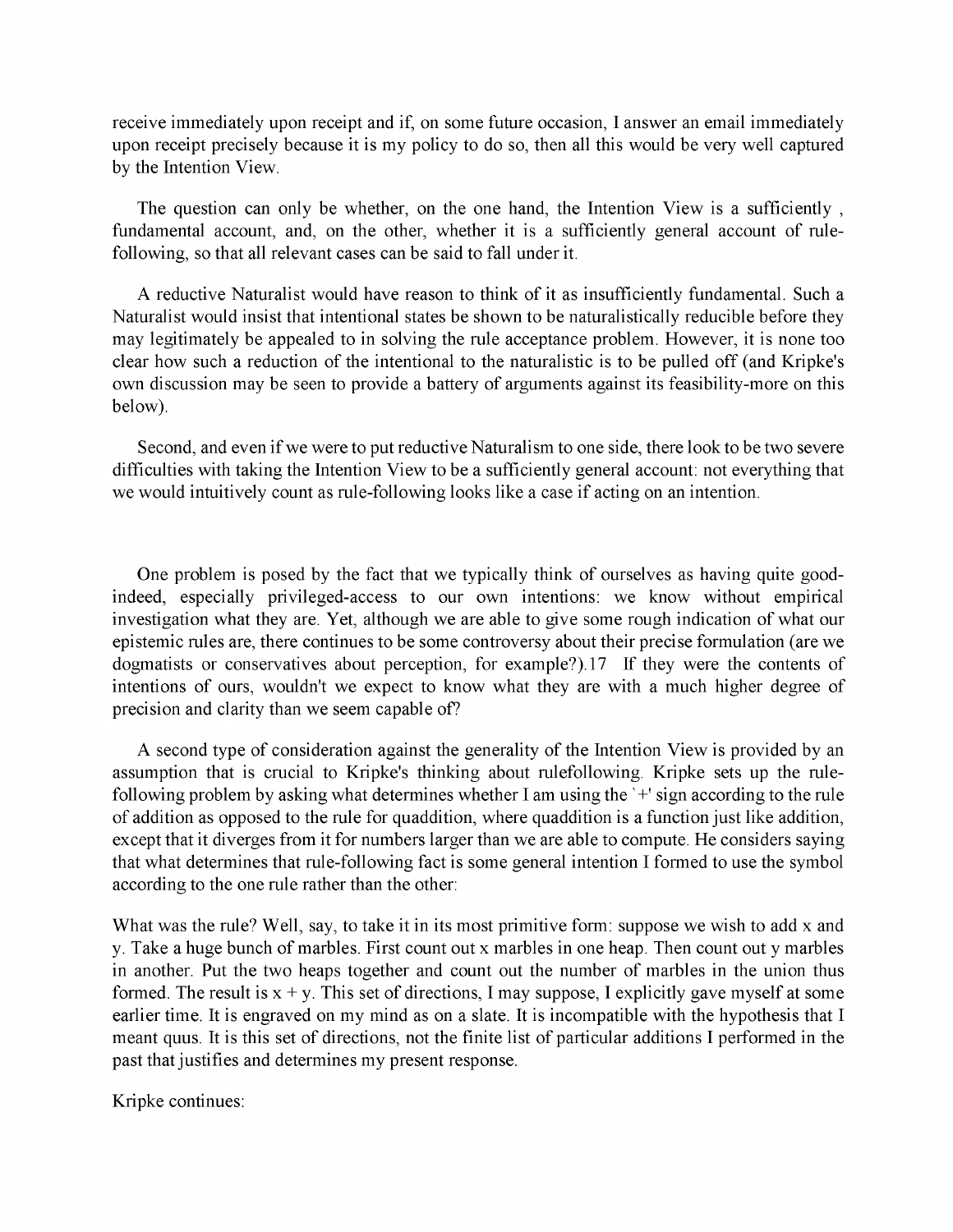Despite the initial plausibility of this objection, the sceptic's response is all too obvious: True, if 'count' as I used the word in the past, referred to the act of counting (and my other words are correctly interpreted in the standard way) then 'plus' must have stood for addition. But I applied 'count' like 'plus' to only finitely many past cases. Thus the sceptic can question my present interpretation of my past usage of 'count' as he did with 'plus.' 18

How should we understand this passage? On one way of reading it, Kripke would be assuming that the contents of mental states are derived from the contents of public language linguistic expressions. But if that's the assumption, it is vulnerable: most philosophers think that the relation between mind and language is in fact the other way round, that linguistic meaning derives from mental content.

On another way of reading it, Kripke would be assuming not some controversial view of the relation between thought and language, but rather that thoughts themselves involve the tokenings of expressions (of mentalese) and that those expressions, too, get their meaning by our following rules in respect of them.

I think this latter assumption is clearly what Kripke had in mind. Let's call it Kripke's Meaning Assumption and let's go along with it for now.

Now, it should be obvious that combining the Meaning Assumption with the Intention View will lead rather quickly to the conclusion that rule-following, and with it mental content, are metaphysically impossible. For given the two assumptions, we would be able to reason as follows. In order to follow rules, we would antecedently have to have intentions. To have intentions, the expressions of our language of thought would have to have meaning. For those expressions to have meaning, we would have to use them according to rules. For us to use them according to rules, we would antecedently have to have intentions. And so on, ad infinitum. If we combine the Meaning Assumption with the Intention View, neither mental content nor rule-following would be able to get off the ground and rather obviously so.

Since Kripke regards the Meaning Assumption as non-optional, he rejects the Intention View. The problem then becomes to find a way in which someone could be said to have committed himself to a certain pattern of use for a symbol without this being the result of his forming an intention (or other intentional state) to uphold that pattern.

And that is why so much attention is focused on the dispositional view.

## Some Solutions to these Problemsfor the Intention View

If the second of the three objections to the Intention View that we have outlined, the one based on the relative opacity of our rules, is correct, then there must be a species of rule-acceptance that is non-intentional. And, if either the first or the third of our three considerations is correct-that is either the one based on reductive Naturalism or the one based on the Meaning Assumption, then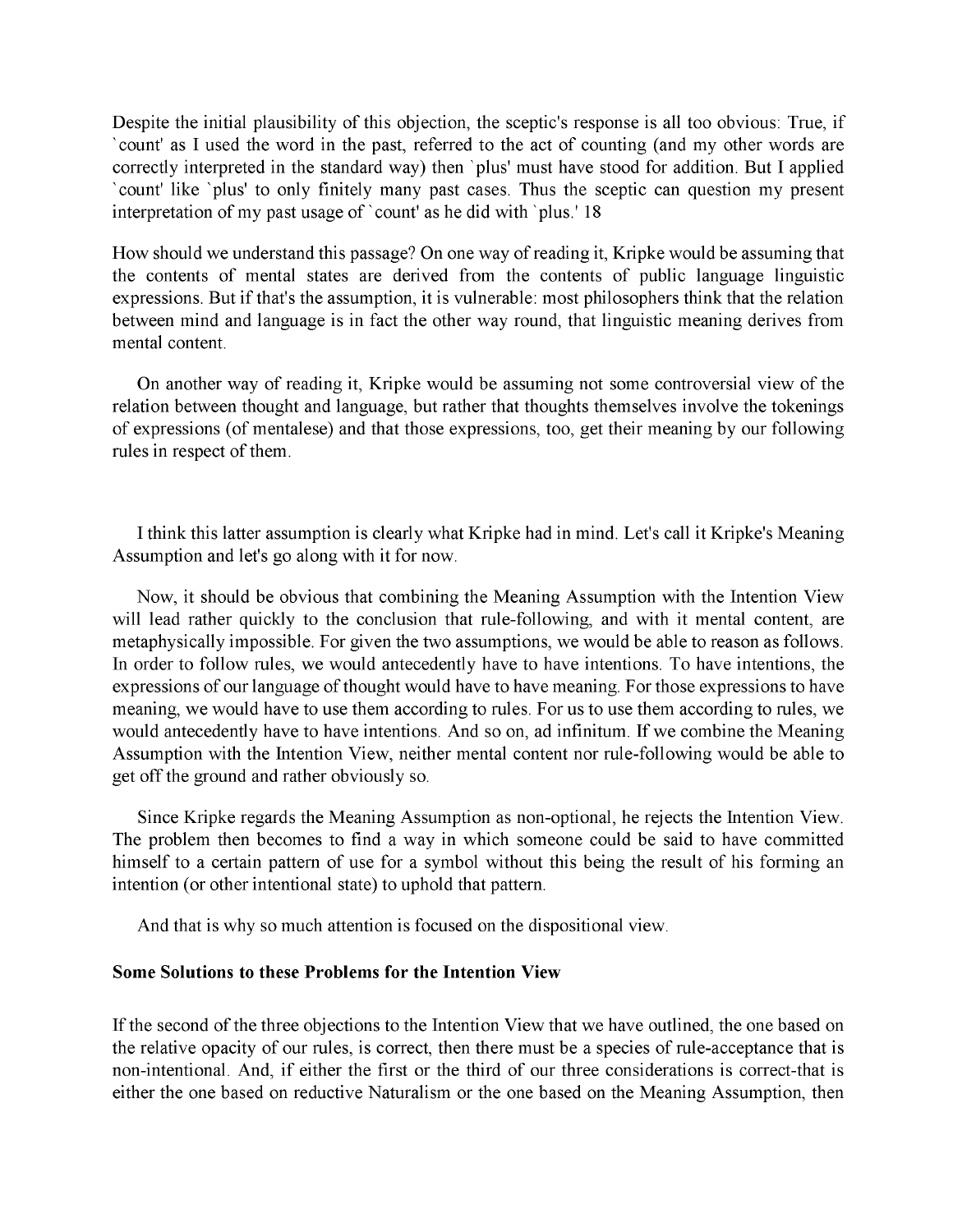not only must there be a species of rule-acceptance that is non-intentional, all ruleacceptance must at bottom be non-intentional, because even intentional forms of rule-acceptance will presuppose the non-intentional kind.

Now, since we know that it's going to be extremely difficult to pull off a non-intentional, dispositional account of rule-acceptance, we should ask whether there is any way around these considerations. How strong are they? Can they be answered?

To the first objection, one might respond by saying that reductive Naturalism is not obviously correct and so can hardly be used to constrain the acceptability of an otherwise intuitively compelling account of rule-following. After all, it continues to prove difficult to account for other important phenomena, such as consciousness, within a reductive naturalistic setting.

To the second objection one could try responding by appealing to the notion of a tacit intention, an intention to do something that is not explicitly articulated in someone's consciousness but which he could be said to have implicitly or tacitly. The idea would be that the mental states by which rules are accepted or internalized are tacit intentions, rather than the sorts of explicit intention with which we are familiar in ordinary action.

Specifying such a notion in a satisfactory way has defied many serious attempts. But it is not clearly hopeless. And if we could explain what it is for someone to have an intention to do something in a way that is not explicitly articulated in some conscious state of his, that might then be used to explain why we don't have the sort of super sharp access to our rules as we do to our ordinary intentions.

However, even if the foregoing responses were accepted, I hope it is clear that we would still be stuck with a huge problem for the Intention View, if Kripke's Meaning Assumption were left in place.

The problem, of course, is that even unreduced, tacit intentions are contentful states. As a result, it would still not be possible to combine the Intention View with the Meaning Assumption. But can the Meaning Assumption be plausibly rejected?

Let's distinguish between the question whether public language expressions get their meaning through rule-following and the question whether the expressions of the language of thought do.

Is the Meaning Assumption correct at least when it comes to the words of public language? Is it right to say that the words of English, for example, get their meaning as a result of our following rules in respect of them?

Well, a word is just an inscription, a mark on paper. Something has got to be done to it by its user for it to get a meaning. That much is clear. It is also clear that meaningful words have conditions of correct application. Thus, the word 'tiger' is correctly applied only to tigers and the word 'red' only to red things.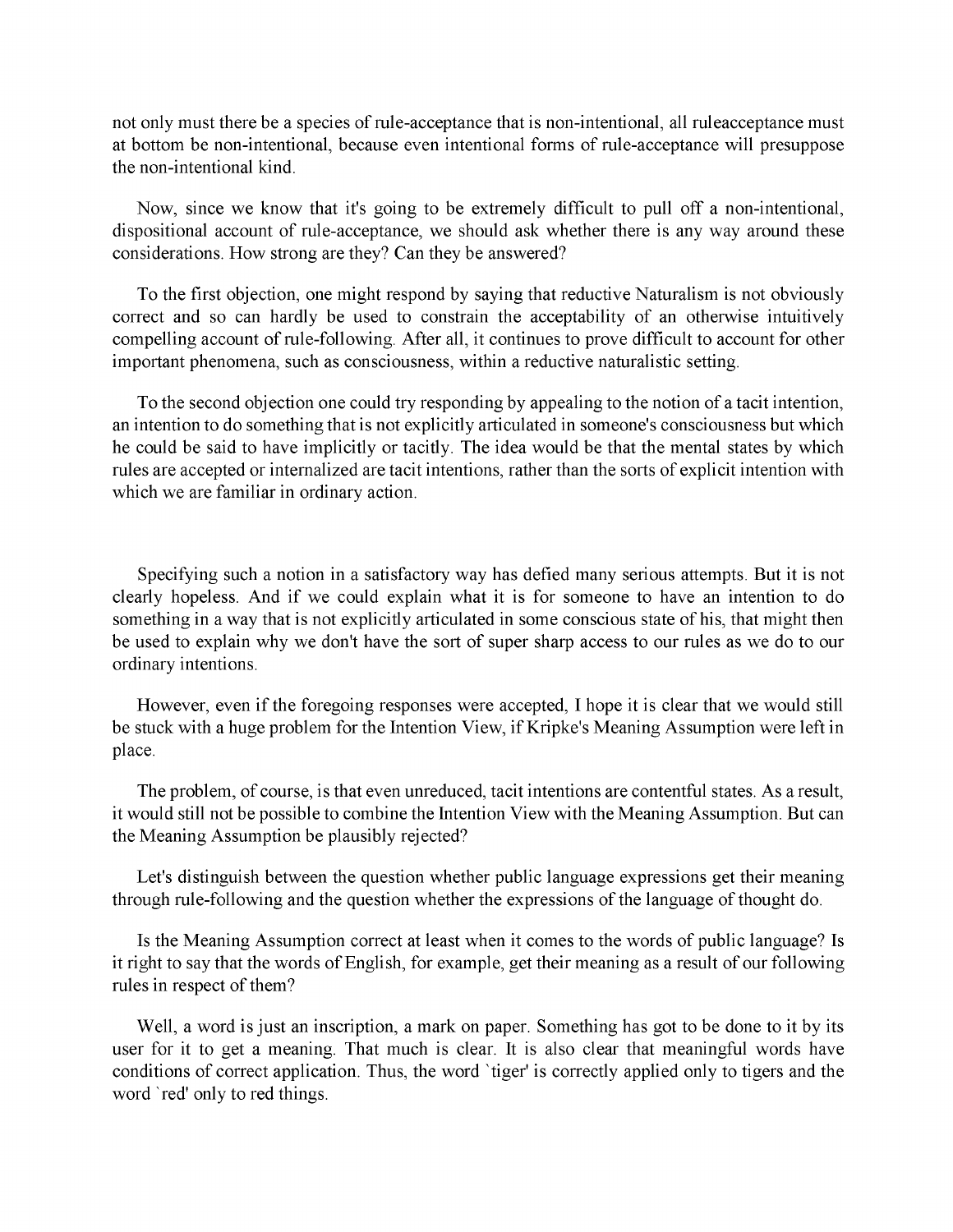But it doesn't follow from these obvious truths that the way the word 'tiger' comes to mean what it does for a given speaker S-that the way it comes to have the correctness conditions that it has in S's idiolect-is by S committing himself to using it according to the rule: Apply the word 'tiger' only to tigers! 19

For meaning to be a matter of rule-following in the sense presupposed by the Meaning Assumption, it must be true not only that words have satisfaction conditions, but that they get their satisfaction conditions by their users committing themselves to using them according to certain patterns.

Still, it does look as though one can make a strong case for the Meaning Assumption as applied to public language expressions.20 When I apply the word 'tiger' to a newly encountered animal, it is very natural to think that my application of the word is guided and rationalized by my understanding of its meaning, an understanding that is rule-like in its generality.

What about the expressions of our language of thought? Is it similarly compelling to say that that they get their meaning by our following rules in respect of them?

Here things may look quite different, especially if we emphasize that we are dealing with a personal-level of rule-following according to which it is a person who follows a rule and not just his brain.

At a personal level it appears to make very little sense to say that we follow rules in respect of our mental expressions, expressions to which the ordinary person has no access and which, for all that such a person knows, may not even exist.

Kripke is clearly working with a person-level notion of rule-following. That is why he can confidently claim that when someone is following a rule that rule justifies (or as I would prefer to say, rationalizes) his behavior. But it can hardly be true that all meaning is a matter of rulefollowing in this sense. In particular, it can hardly be true that the expressions of mentalese get their meaning by our following rules in respect of them in this sense.

It looks, then, as though, at least as far as personal-level rule-following is concerned, we are free to reject Kripke's Meaning Assumption, at least as it applies to mental expressions. And with that observation we seem to have answered the third of the three objections we had posed for the Intention View.2'

If we reject the Meaning Assumption, we give up on the claim that mental expressions get their meaning by our following rules in respect of them. How, then, do they get their meaning?

Kripke's discussion may be seen as containing a battery of arguments against reductive accounts of mental content facts, accounts such as those provided by dispositional or functionalist or informational theories. And I am inclined to think that these arguments, along with others that may be found in the literature, are very persuasive.--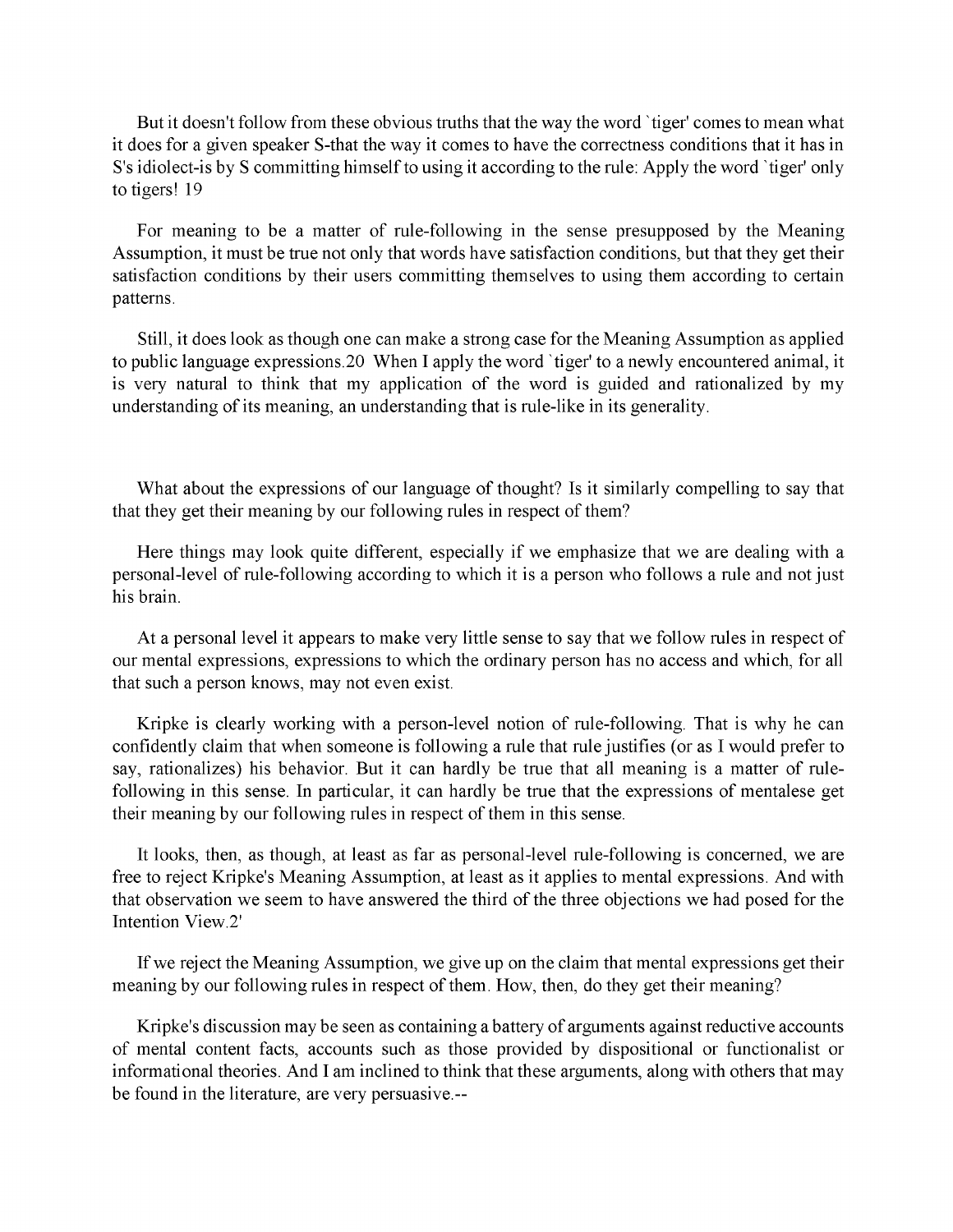Even if we concede all this, however, that still appears to leave anti-reductionist conceptions of mental content untouched. Kripke tries to undermine such conceptions of content as well, of course; but, as I have argued at length elsewhere, those arguments seem to me to be answerable. 23

If we were to adopt such an anti-reductionist conception of mental content, wouldn't that mean that we would now be free to adopt the Intention View of rule following?

#### The Real Problem for the Intention View

Not quite. For what I now want to argue is that even if all of these responses were to pan out, that still wouldn't suffice to salvage the Intention View. The Intention View suffers from a further and seemingly fatal flaw. It concerns not, as Kripke alleges, the Acceptance aspect of rule-following, but rather, the aspects that I earlier labeled Explanation and Rationalization.

To see what this problem is, let us waive Naturalism; let us ignore the examples of putatively non-intentional forms of rule-acceptance; let us reject the Meaning Assumption. And let us simply help ourselves to an anti-reductionist view of mental content.

Once such contentful thoughts are available, they can be used to frame intentions-and so, it would seem, to account for our acceptance of rules. If something like this picture could be sustained, wouldn't that imply that there is nothing left of the rule-following problem?

In a passage whose import I believe many commentators have missed, Wittgenstein seems to indicate that the answer to this question is 'No'-even if we could simply help ourselves to the full use of intentional contents, there would still be a problem about how rule-following is possible.

The passage I have in mind is at Philosophical Investigations 219. In it Wittgenstein considers the temptation to say that when we commit ourselves to some rule, that rule determines how we are to act in indefinitely many future cases:

"All the steps are really already taken," means: I no longer have any choice. The rule once stamped with a particular meaning, traces the lines along which it is to be followed through the whole of space.

If we were reading this with Kripke's eyes, what would we expect Wittgenstein to say? Something along the following lines (with absolutely no aspiration to capturing Wittgenstein's literary style):

And how did you get to stamp the rule with a particular meaning so that it traces the lines along which it is to be followed through the whole of space? To do that you would need to be able to think, to frame intentions. But that assumes that we have figured out how we manage to follow rules in respect of mental expressions. And that is something that we have not yet done.

But what Wittgenstein says in reply is rather this: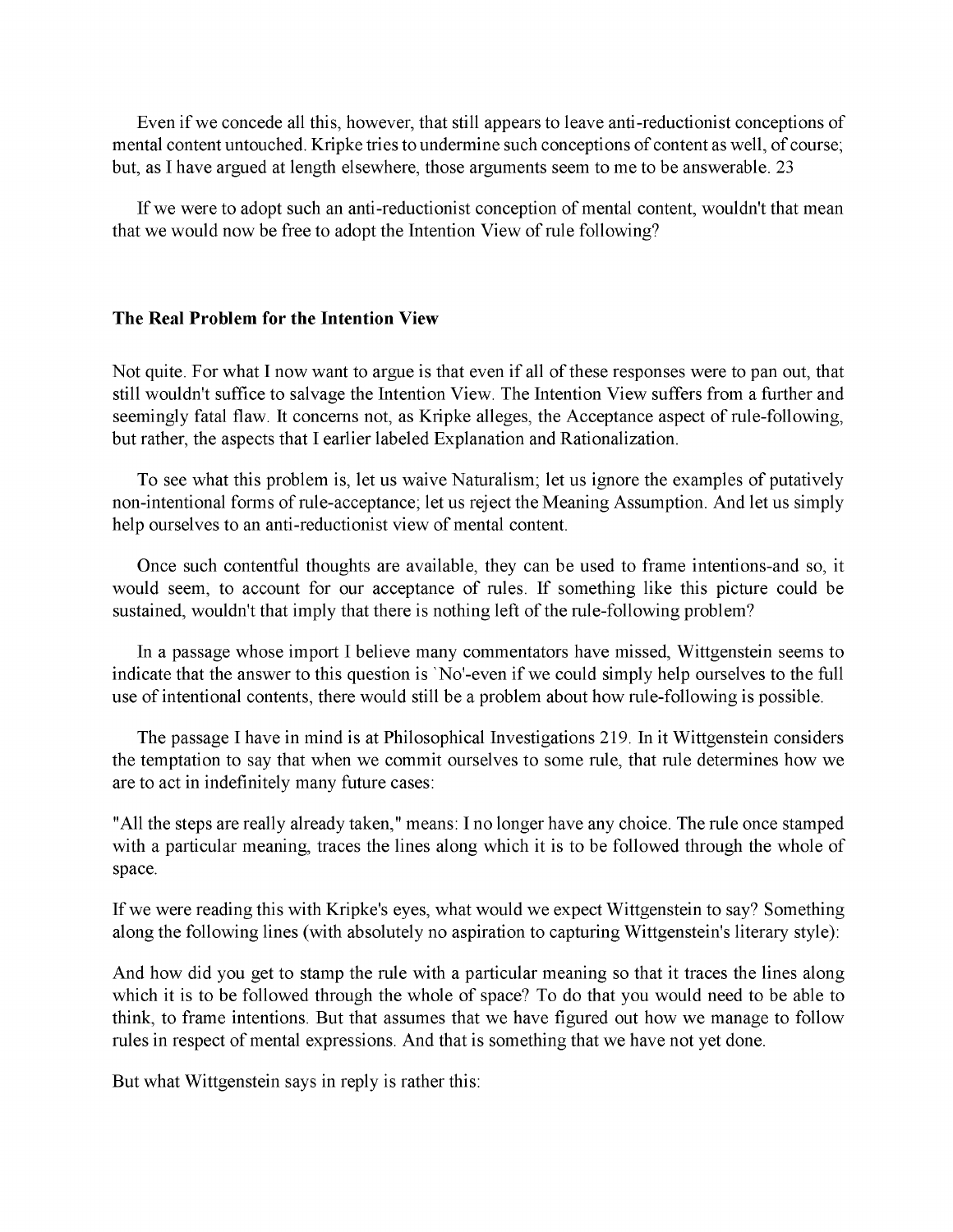But if something of this sort really were the case, how would it help'?

Even if we were to grant that we could somehow imbue the rule with a meaning that would determine how it applies in indefinitely many cases in the future, Wittgenstein seems to be saying, it would still not help us understand how rule-following is possible.

How mystifying this must seem from a Kripkean point of view. How would it help? How could it not help? We wanted an answer to the question: By virtue of what is it true that I use the '+' sign according to the rule for addition and not some other rule? According to the picture currently under consideration, one of our options is to say that it is by virtue of the fact that I use the  $+$ ' sign with the intention that its use conform to the rule for addition, and where it is understood that the availability of such intentions is not itself a function of our following rules in respect of them. Under the terms of the picture in place, what would be left over?

How should we understand what Wittgenstein is saying here? It is, of course, always hard to be confident of any particular interpretation of this philosopher's cryptic remarks; but here is a suggestion that seems of independent philosophical interest.

Let us revert to our email example. Suppose I have adopted the rule: Answer any email (that calls for an answer) immediately upon receipt. And let us construe my adoption of this rule as involving an explicit intention on my part to conform to the instruction:

Intention: For all x, if x is an email and you have just received x, answer it immediately!

Now, how should we imagine my following this rule? How should we imagine its guiding, or explaining, the conduct that constitutes my following it?

To act on this intention, it would seem, I am going to have to think, even if very fleetingly and not very consciously, that its antecedent is satisfied. The rule itself, after all, has a conditional content. It doesn't call on me to just do something, but to always perform some action, if I am in a particular kind of circumstance. And it is very hard to see how such a conditional intention could guide my action without my coming to have the belief that its antecedent is satisfied. So, let us imagine, then, that I think to myself:

Premise: This is an email that I have just received.

in order to draw the

Conclusion: Answer it immediately!

At least in this case, then, rule-following, on the Intention model, requires inference: it requires the rule-follower to infer what the rule calls for in the circumstances in which he finds himself.

In this regard, though, the email case is hardly special. Since any rule has general content, if our acceptance of a rule is pictured as involving its representation by a mental state of ours, an inference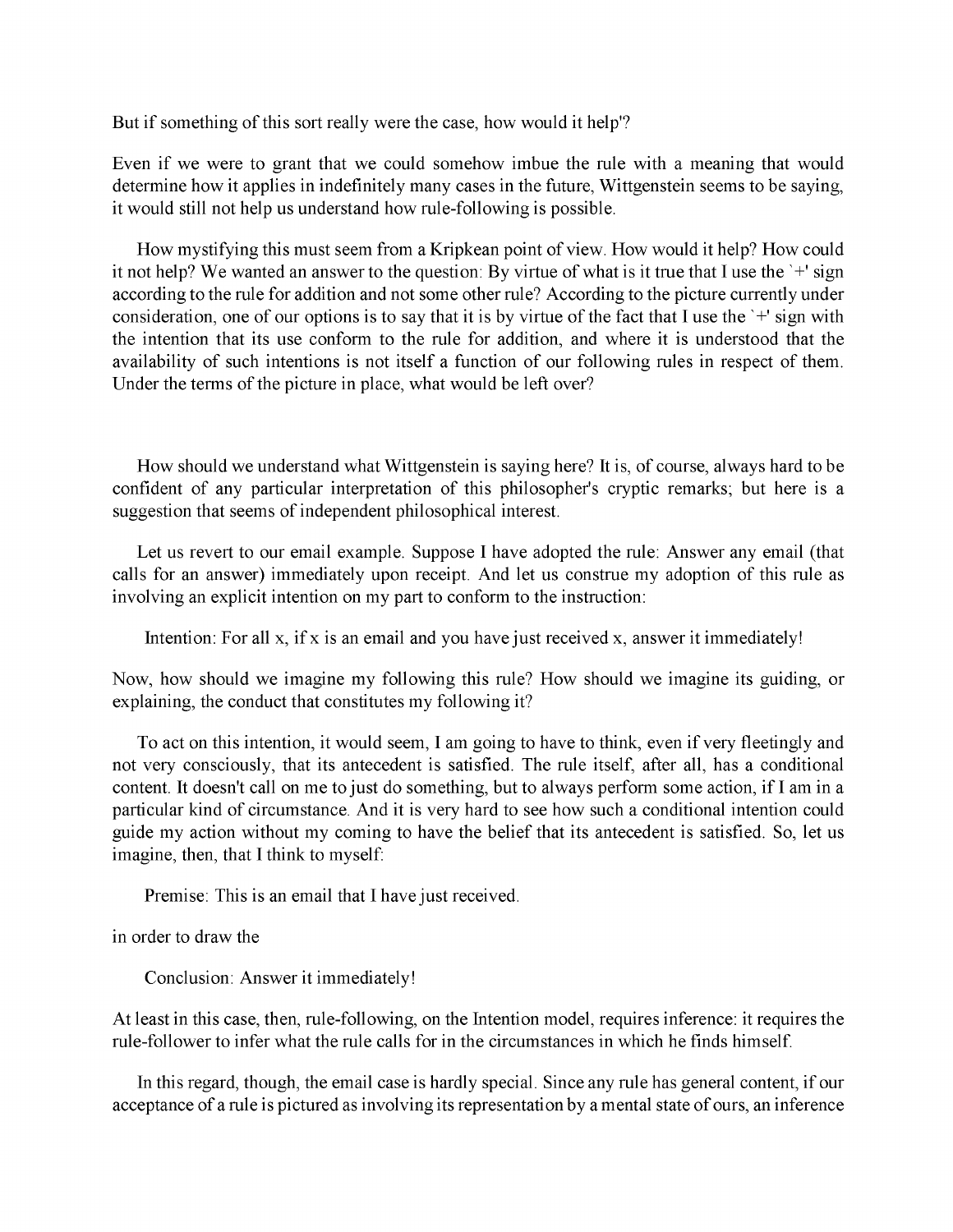will always be required to determine what action the rule calls for in any particular circumstance. On the Intention View, then, applying a rule will always involve inference.

Inference, however, as we have already seen above, is a form of rulefollowing par excellence. In the email case, in moving from the intention, via the premise about the antecedent, to the conclusion, I am relying on a general rule that says that from any such premises I am entitled to draw such-and-so conclusion. Since, as I have set up the example, I have construed the email rule as an imperative, this isn't quite Modus Ponens, of course, but it is something very similar:

(MP\*) From 'If C, do A' and C, conclude 'do A'!

But now: If on the Intention View, rule-following always requires inference; and if inference is itself always a form of rule-following, then the Intention View would look to be hopeless: under its terms, following any rule requires embarking upon a vicious infinite regress in which we succeed in following no rule.

To see this explicitly, let us go back to the email case. On the Intention View, applying the Email Rule requires, as we have seen, having an intention with the rule as its content and inferring from it a certain course of action. However, inference, we have said involves following a rule, in this case,  $MP^*$ . Now, if the Intention View is correct, then following the rule  $MP^*$  itself requires having an intention with MP<sup>\*</sup> as its content and inferring from it a certain course of action. And now we would be off on a vicious regress: inference rules whose operation cannot be captured by the intention-based model are presupposed by that model itself.24

This argument bears an obvious similarity to Lewis Carroll's famous argument in "What the Tortoise Said to Achilles."25

The Carrollian argument, however, is meant to raise a problem for the justification of our rules of inference-how can we justify our belief that Modus Ponens, for example, is a good rule of inference?

The argument I am putting forward, though, raises an even more basic problem for how it is possible to follow an inference rule of any kind, good or bad, justified or unjustified. Even if we were talking about the rule Affirming the Consequent, the problem I am pointing to would still arise.

It would seem, then, that there would be a problem with the Intention View even if we somehow managed to resolve all the other difficulties that we outlined for it. The mere combination of the Intention View and the rule-following picture of inference are sufficient for generating a problem.

#### Intentions and Intentional states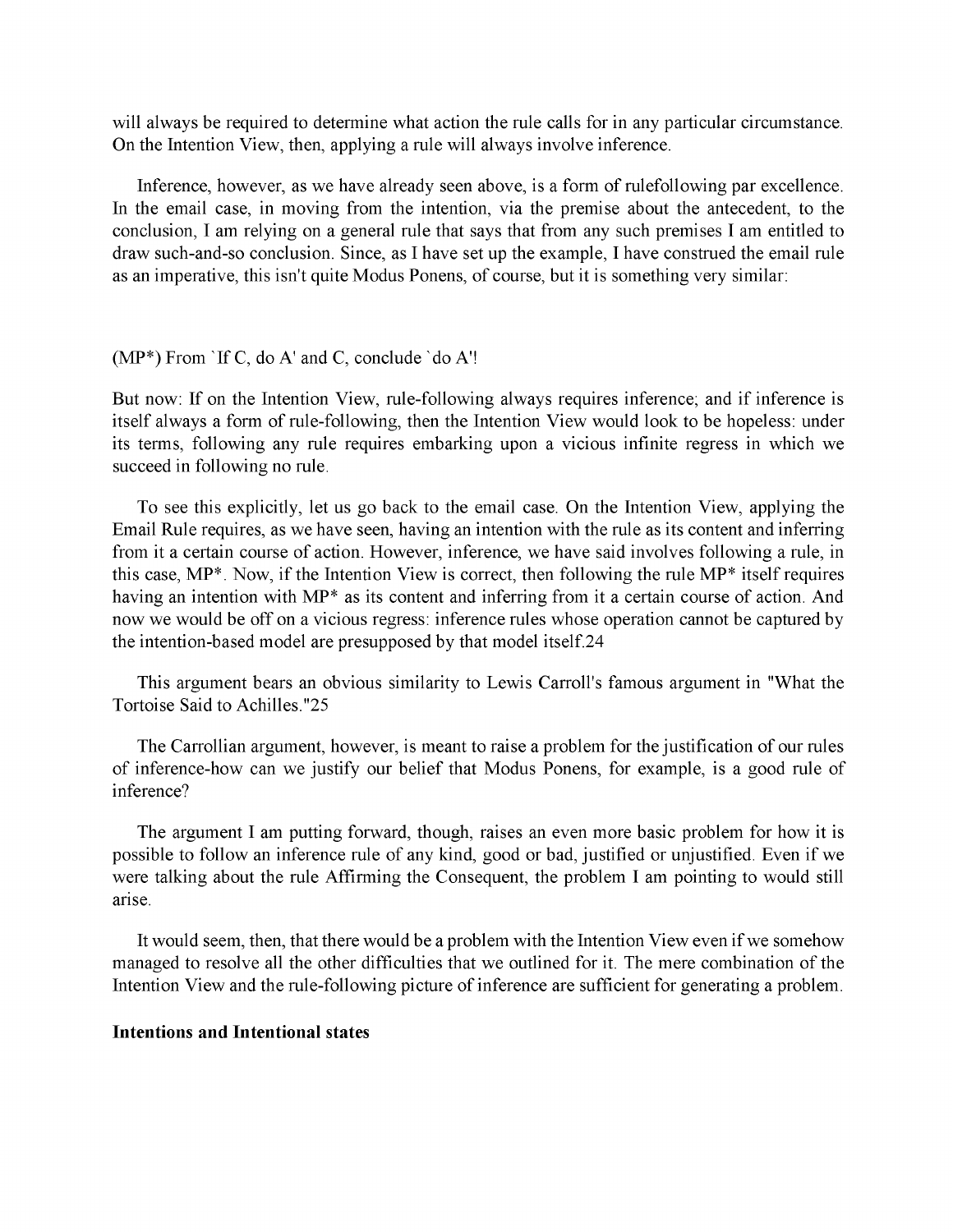How should we proceed? I have been talking about the Intention View, but, of course, everything I've been saying will apply to any Intentional View. So let me restate our problem in full generality exposing as many of our assumptions as possible.

The claim is that the following five propositions form an inconsistent set.

- 1. Rule-following is possible.
- 2. Following a rule consists in acting on one's acceptance (or internalization) of a rule.
- 3. Accepting a rule consists in an intentional state with general (prescriptive) content.
- 4. Acting under particular circumstances on an intentional state with general content involves some sort of deductive inference to what the content calls for under the circumstances.
- 5. Inference involves following a rule.

If my argument is correct, then one of these claims has to go.26 The question is which one.

Giving up (1) would give us rule-following skepticism. (2) seems to be the minimal content of saying that someone is following a rule. (3) is the Intentional View. (4) seems virtually platitudinous. For how could, say, a general conditional content of the form 'Whenever C, do A' serve as your reason for doing A, unless you inferred that doing A was called for from the belief that the circumstances are C? (I shall come back to this.) (5) seems analytic of the very idea of deductive inference (more on this below).

When we review our options, the only plausible non-skeptical option seems to be to give up 3, the Intentional View. To rescue the possibility of rulefollowing, it seems, we must find a way of accepting a rule that does not consist in our having some intentional state in which that rule's requirements are explicitly represented. Wittgenstein can be read as having arrived at the same conclusion.

The full passage from Investigations 219 reads as follows:

"All the steps are really already taken," means: I no longer have any choice. The rule once stamped with a particular meaning, traces the lines along which it is to be followed through the whole of space.-But if something of this sort really were the case, how would it help?

No; my description only made if it was understood symbolically.-I should have said: This is how it strikes me.

When I obey a rule, I do not choose. I obey the rule blindly.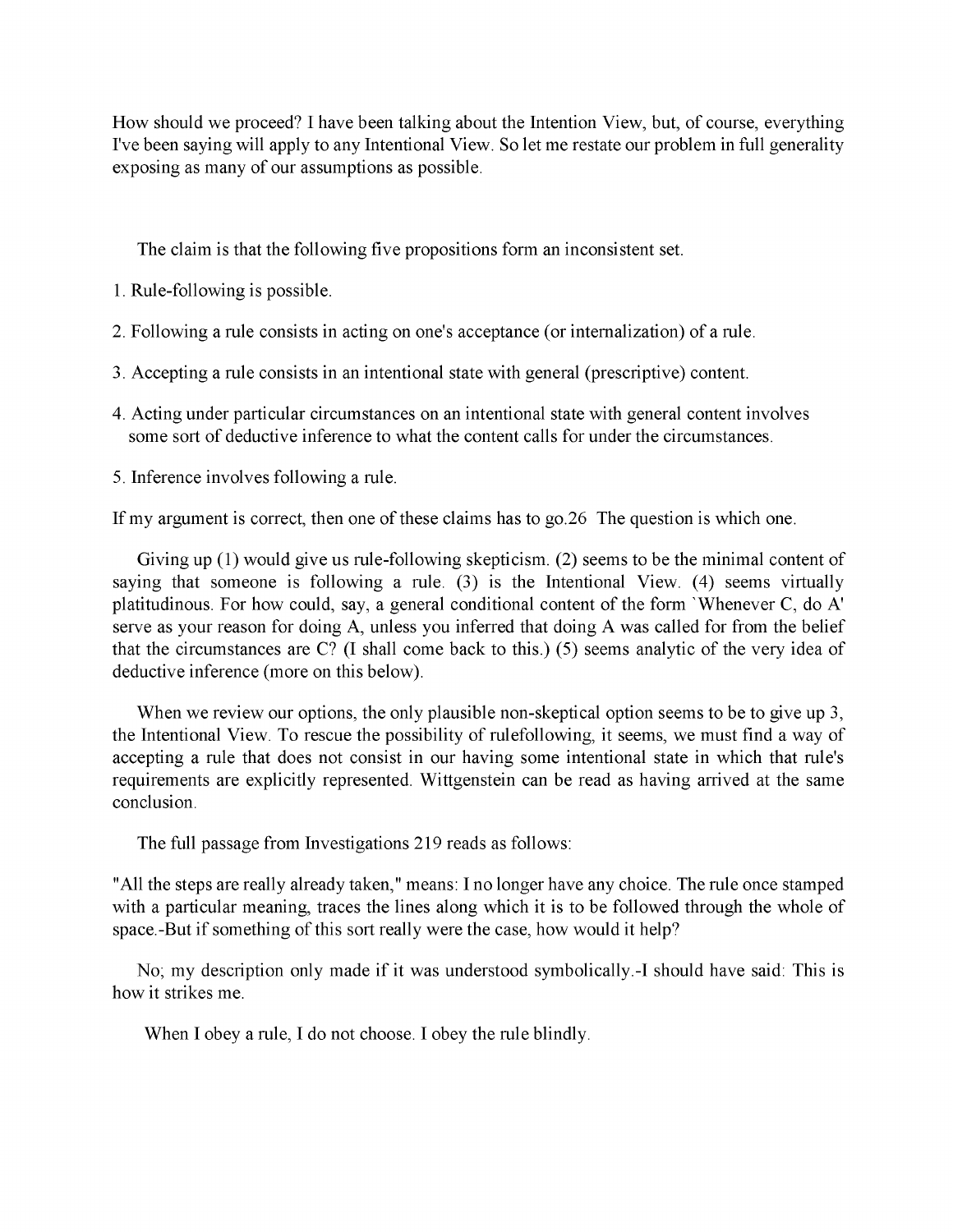The drift of the considerations I have been presenting seems to capture the intended point behind this passage.

Even without assuming Naturalism as an a priori constraint on the acceptability of a solution to the rule-following problem, and without assuming that mental content itself must be engendered by rule-following, it would seem that we have shown that, in its most fundamental incarnation, rule-acceptance cannot consist in the formation of a propositional attitude in which the requirements of the rule are explicitly encoded.

Such a picture would be one according to which rule-following is always fully sighted, always fully informed by some recognition of the requirements of the rule being followed. And the point that Wittgenstein seems to be making is that, in its most fundamental incarnation, not all rulefollowing can be like that-some rule-following must simply be blind. The argument I have presented supports this conclusion.

## Rule-Following without Intentionality: Dispositions

The question is how rule-following could be blind. How can someone commit himself to a certain pattern in his thought or behavior without this consisting in the formation of some appropriate kind of intentional state?

The only option that seems to be available to us is the one that Kripke considers at length, that we should somehow succeed in understanding what it is for someone to accept a given rule just by invoking his or her dispositions to conform to the rule. If we were able to do that, we could explain how it is possible to act on a rule without inference because the relation between a disposition and its exercise is, of course, non-inferential.

Now, Kripke, as we know, gives an extended critique of the dispositional view. However, that critique has not generally been thought to be very effective; many writers have rejected it.27 So perhaps there is hope for rule-following after all, in the form of a dispositional account.

My own view, by contrast with received opinion, is that Kripke's critique is extremely effective, although even I underestimated the force of what I now take to be its most telling strand. And so I think that it can't offer us any refuge after all, if we abandon the Intentional View.

The core idea of a dispositional account is that what it is for someone to accept the rule Modus Ponens is, roughly, for him to be disposed, for any p and q, upon believing both p and 'if p, then q,' to conclude q.

Kripke pointed out that any such dispositional view runs into two problems. First, a person's dispositions to apply a rule are bound to contain performance errors; so one can't simply read off his dispositions which rule is at work. Second, the rule Modus Ponens is defined over an infinite number of pairs of propositions. However, a person's dispositions are finite: it is not true that I have a disposition to answer q when asked what follows from any two propositions of the form p and 'if p, then q', no matter how large.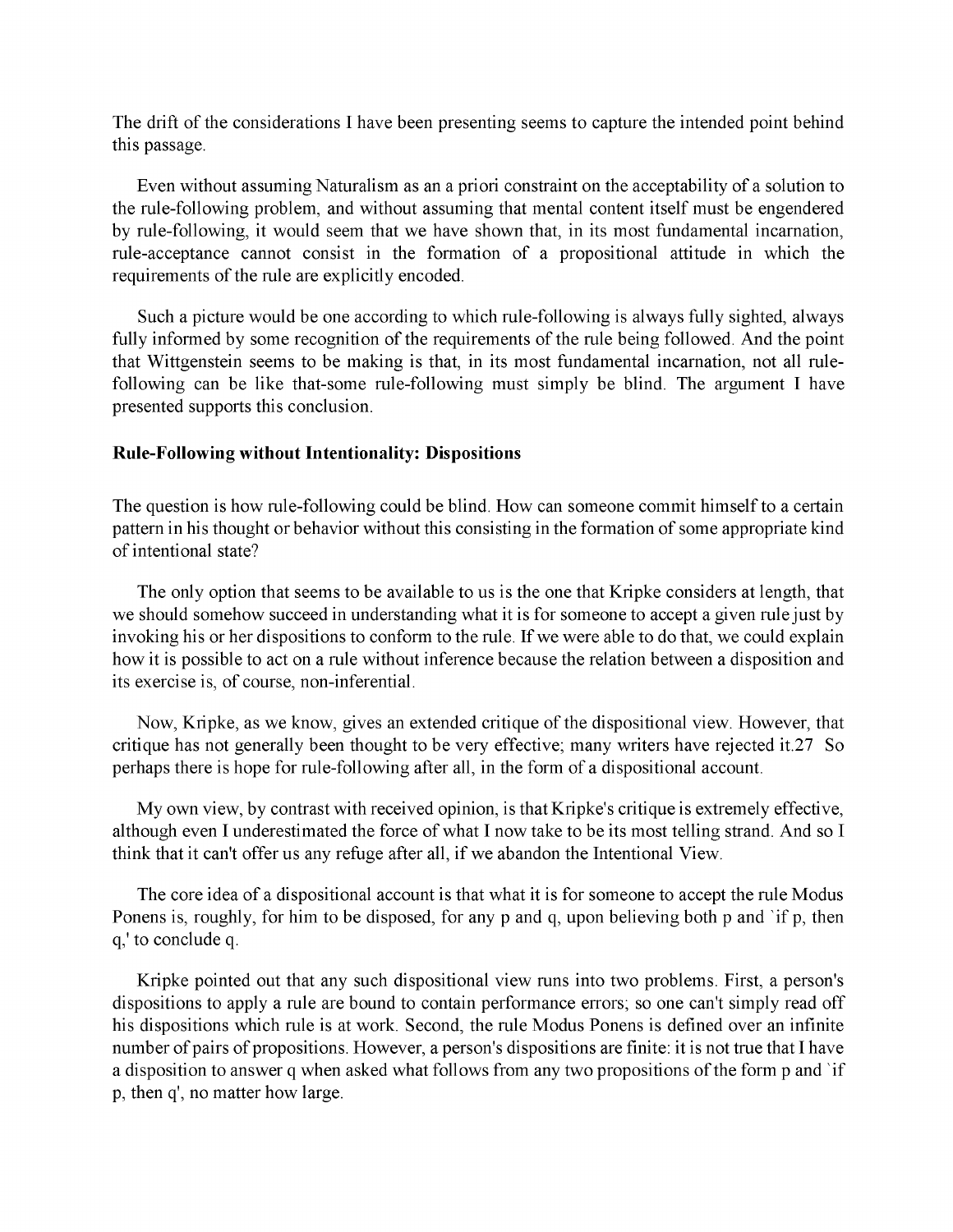To get around these problems, the dispositionalist would have to specify ideal conditions under which (a) a thinker would not be capable of any performance errors and (b) he would in fact be disposed to infer q from any two propositions of the form  $p$  and 'if  $p$ , then  $q$ .'

But it is very hard to see that there are conditions under which I would be metaphysically incapable of performance errors.

And whatever one thinks about that, it's certainly very hard to see that there are ideal conditions under which I would in fact be disposed to infer q from any two propositions of the form p and 'if p, then q,' no matter how long or complex. As Kripke says, for most propositions, it would be more correct to say that my disposition is to die before I am even able to grasp which propositions are at issue.

Along with many other commentators, I used to underestimate the force of this point. The following response to it seemed compelling. A glass can have infinitary dispositions; so how come a human can't? Thus, a glass can be disposed to break when struck here, or when struck there; when struck at this angle or at that one, when struck at this location, or at that one. And so on. If a mere glass can have infinitary dispositions, why couldn't a human being?28

There is a difference between the two cases. In the case of the glass, the existence of the infinite number of inputs-the different places, angles and locations-just follows from the nature of the glass qua physical object. No idealization is required.

But a capacity to grasp infinitely long propositions-the inputs in the rulefollowing case-does not follow from our nature as thinking beings, and certainly not from our nature as physical beings. In fact, it seems pretty clear that we do not have that capacity and could not have it, no matter how liberally we apply the notion of idealization.

These, then, are Kripke's central arguments against a dispositional account of rule-following, and although it would take much more elaboration to completely nail these arguments down, I believe that such an elaboration can be given.29

But both before and after he gives those arguments, Kripke several times suggests that the whole exercise is pointless, that it should simply be obvious that the dispositional account is no good. Thus, he says:

To a good extent this [dispositionall reply ought to appear to be misdirected, off target. For the skeptic created an air of puzzlement as to my justification for responding '125' rather than '5' to the addition problem ... he thinks my response is no better than a stab in the dark. Does the suggested reply advance matters? How does it justify my choice of '125' ? What it says is " '125' is the response you are disposed to give..." Well and good, I know that '125' is the response I am disposed to give (I am actually giving it!) ... How does any of this indicate that... '125' was an answer justified in terms of instructions I gave myself, rather than a mere jack-in-the-box unjustified response?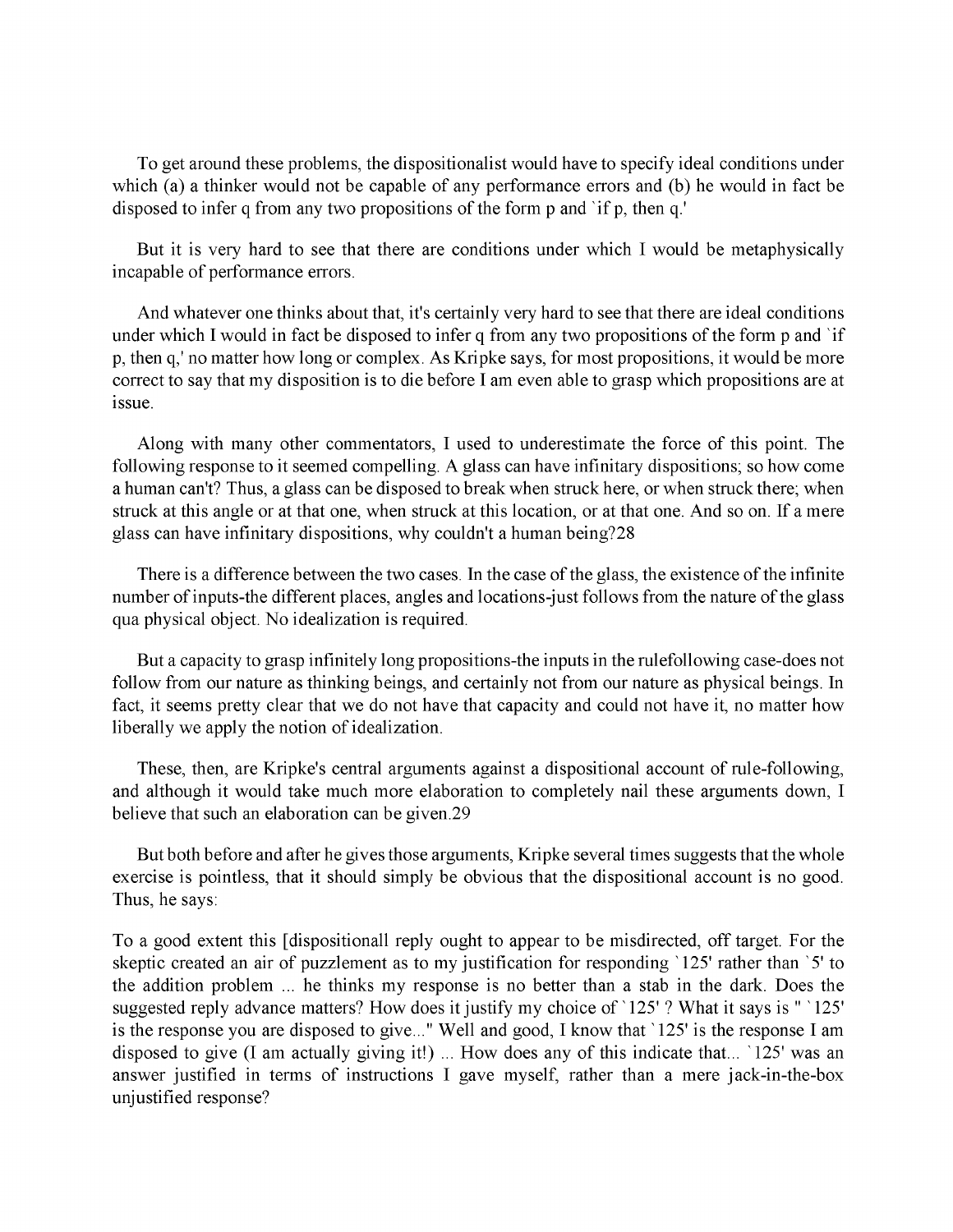This passage can seem puzzling and unconvincing when it is read, as Kripke seems to have intended it, as directed against dispositional accounts of mental content. After all, one of the most influential views of mental content nowadays is that expressions of mentalese get their meaning by virtue of their having a certain causal role in reasoning. Could it really be that this view is so obviously false that it is not worth discussing, as Kripke suggests? And is it really plausible that the facts by virtue of which my mentalese symbol  $+$  means what it does have to justify me when I use it one way rather than another?

But if we see the passage as directed not at dispositional accounts of mental content but rather at dispositional accounts of personal-level rule-following, and if we substitute "rationalize" for "justify," then its points seem correct. It should be puzzling that anyone was inclined to take a dispositional account of rule-following seriously. We can see why in two stages.

First, and as I have been emphasizing, if I am following the rule Modus Ponens, then my following that rule explains and rationalizes my concluding q from p and 'if p, then q', (just as it would be true that, if I were following the rule of Affirming the Consequent, then my following that rule would explain and rationalize my inferring q from p and 'if q, then p').

Second, if I am following the rule Modus Ponens, then not only is my actually inferring q explained and rationalized by my accepting that rule, but so, too, is my being disposed to infer q. Suppose I consider a particular MP inference, find myself disposed to draw the conclusion, but, for whatever reason, fail to do so. That disposition to draw the conclusion would itself be explained and rationalized by my acceptance of the MP rule.

However, it is, I take it, independently plausible that something can neither be explained by itself, nor rationalized by itself. So, following rule R and being disposed to conform to it cannot be the same thing.

Here we see, once again, how Kripke's Meaning Assumption gets in the way of his argument: a good point about rule-following comes out looking false when it is extended to mental content.

## Is Going Sub-Personal the Solution?

I emphasized from the very beginning that the notion of rule-following that appears to underwrite the rule-following picture of rational belief is a personallevel notion. I reason about what to believe, not a part of my brain. As a result, it is the personal-level notion with which I have been most concerned in this paper.

Someone may therefore be tempted to think that perhaps the moral of the preceding discussion is precisely that it can't be the personal-level notion that's at work in the rule-following picture, that the solution to the difficulties we have been outlining is to go sub-personal.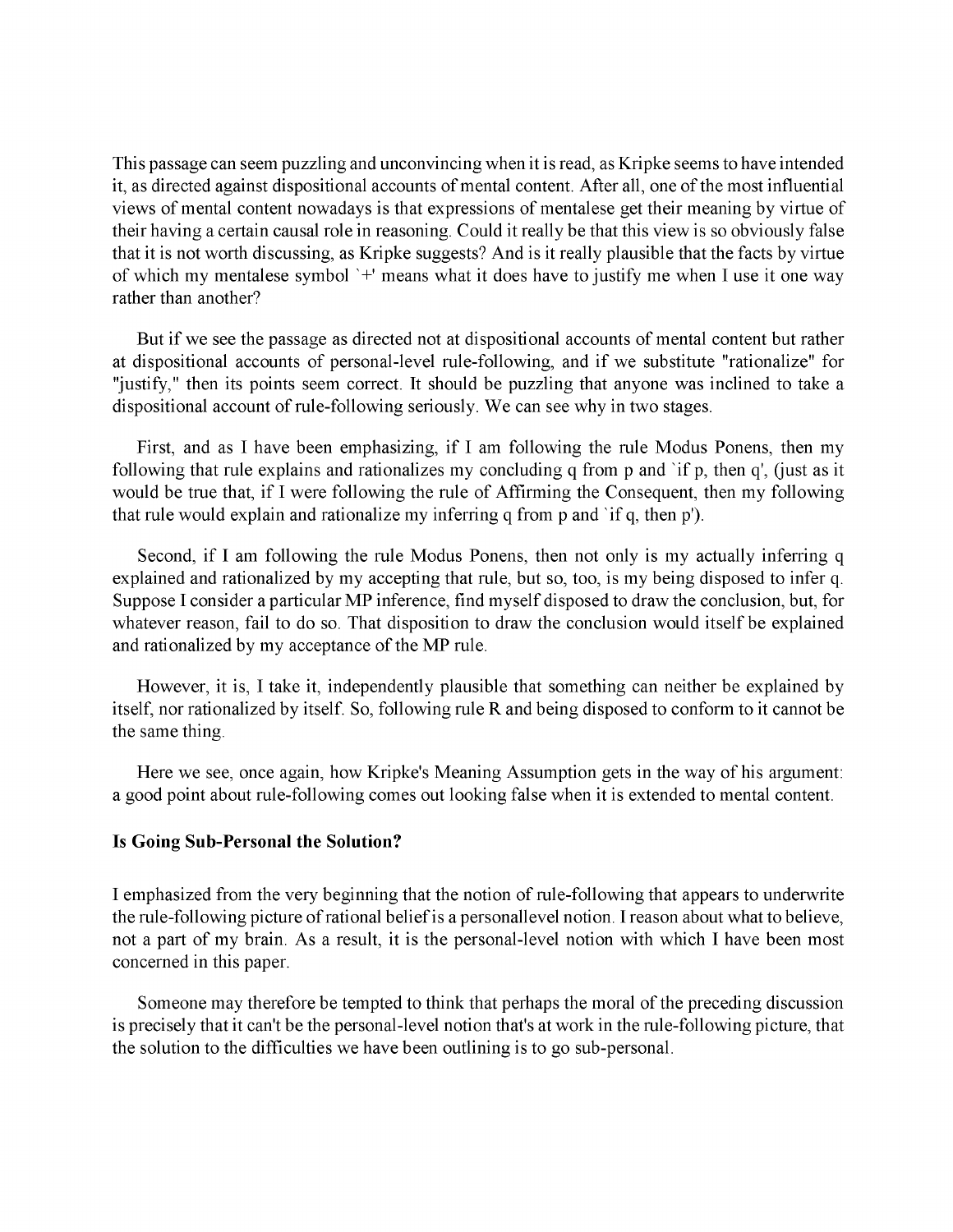This suggestion resonates with what has been a robust tendency in the literature on rulefollowing. There are many discussions of the Intentional View that accuse it of being 'overly intellectualized' and which recommend substituting a sub-personal notion in its place.30 It isn't very often made clear exactly what that is supposed to amount to. The preceding discussion should help us see that this is not a very useful suggestion.

In the present context, going sub-personal presumably means identifying rule-acceptance or internalization not with some person-level state, such as an intention, but with some sub-personal state. Such a state will either be an intentional state or some non-intentional state.

Let us say that it is some intentional state in which the rule's requirements are explicitly represented. Then, once again, it would appear that some inference (now, sub-personal) will be required to figure out what the rule calls for under the circumstances. And at this point the regress problem will recur. (That is what I meant by saying earlier that the structure of the regress problem seems to be indifferent as to whether the states of rule-acceptance are personal or sub-personal.)

On the other hand, we could try identifying rule-internalization with some non-intentional state. Indeed, even if the state of rule-internalization is initially identified with a sub-personal intentional state, it will ultimately, I take it, have to be identified with some sort of non-intentional state.

But then what we would have on our hands would be some version or other of a dispositional view (with the dispositions now understood sub-personally). And although we would no longer face the rationalization problem-because, presumably, sub-personal mechanisms are not called upon to rationalize their outputs-we would still face the enormous problems posed by the error and finitude objections.

In consequence, I don't believe that going sub-personal offers a satisfying solution to the problems for the notion of rule-following that we have been describing.3'

#### III. CONCLUSION

We think of our reasoning as governed by rules. We worry about whether our rules are the right ones, the ones that really deliver justified belief. We worry about how we might establish that they are the right ones; and about whether there can be a fact of the matter about that.

This entire way of looking at matters, though, depends on our being able to vindicate its fundamental assumption, that our reasoning is governed by rules.

If the preceding arguments are correct, there is a real problem about this.

First, it is hard to give a satisfactory answer to the question: What is a rule such that following it is necessary for rational belief? Second, it is hard to explain how rule-following is so much as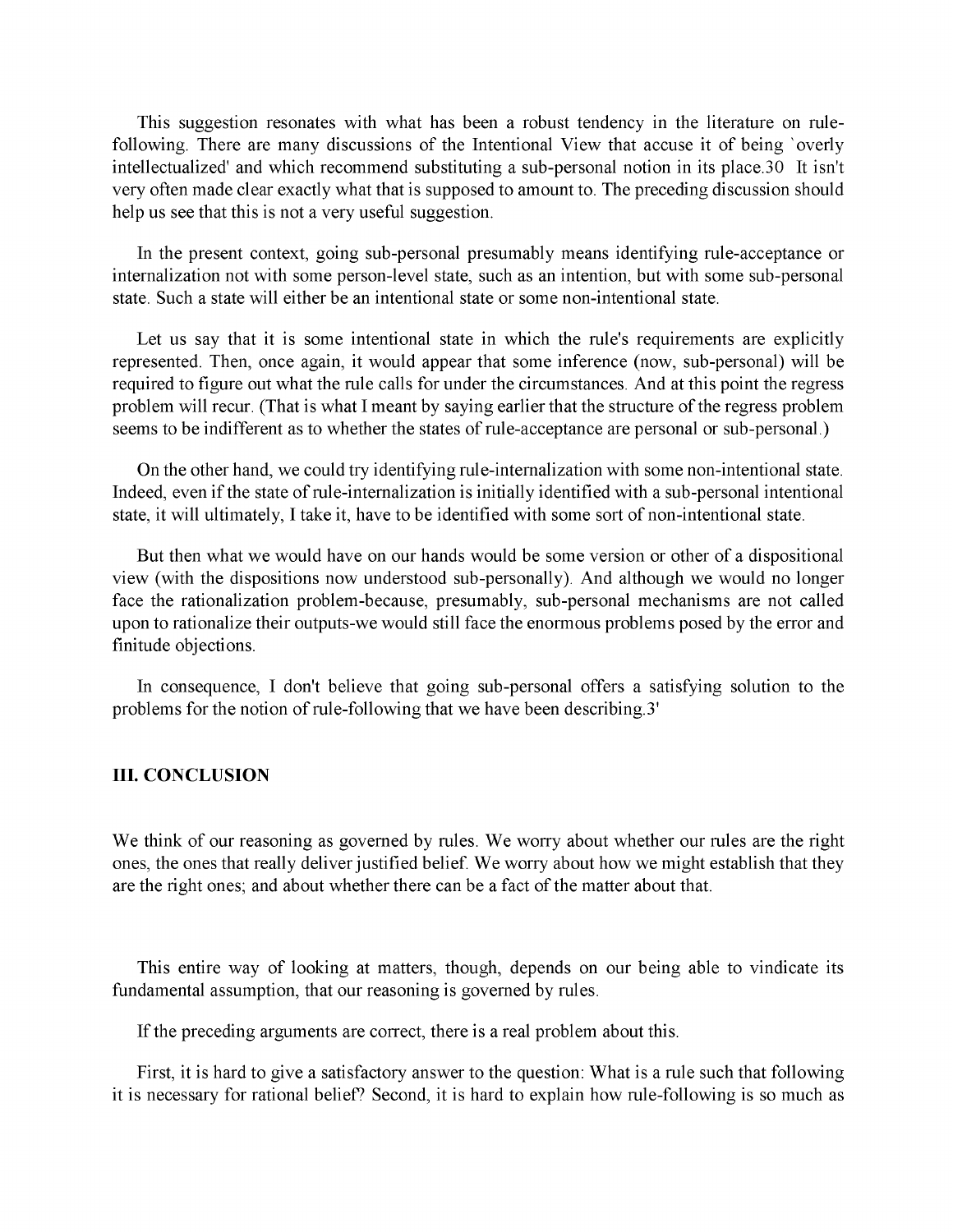possible, and this difficulty arises even without our assuming either that rule-following or intentionality needs to be given a naturalistic reduction.

What are we to do?

Perhaps we should embrace rule-skepticism, denying that our reasoning is under the influence of general rules?

The trouble is that this seems not only false about reasoning in general, but also unintelligible in connection with deductive inference. It is of the essence of deductive inference that the reasons I have for moving from certain premises to certain conclusions are general ones.

So what we are contemplating, when we contemplate giving up on the rulefollowing picture of deductive inference, is not so much giving up on a rulefollowing construal of deductive inference as giving up on deductive inference itself. But that is surely not stable a resting point-didn't we arrive at the present conclusion through the application of several instances of deductive inference?

The only other option with respect to our second problem (I don't at the moment know what to say about the first) is to try taking the notion of following-or applying-a rule as primitive, effectively a rejection of proposition 4 above. Notice that this goes well beyond the sort of antireductionist response to Kripke's arguments that I was already inclined to favor-an antireductionism about mental content.

It would involve a primitivism about rule-following or rule-application itself: we would have to take as primitive a general (often conditional) content serving as the reason for which one believes something, without this being mediated by inference of any kind. It is not obvious that we can make sense of this, but the matter clearly deserves greater consideration. 32

<sup>1</sup> We could put everything in terms of partial belief, but that won't matter for our purposes. We could put everything in terms of  $\mathbf{w}$  we could put everywong.

<sup>2</sup> Of course, this is not quite the rale that is labeled Modus Ponens in logic textbooks. It is actually quite mysterious what the logic textbook rule is supposed to be, but I can't go into that here. The logic text book rules where  $\mathcal{L}$ actually quite infinite house

<sup>3</sup> For explicit endorsements of the view, see, among many others, Pollock and Cruz 1999, chapter 5; Peacocke 2004; Wedgwood 2002; Field 2000.  $\frac{1}{2}$  and  $\frac{1}{2}$  and  $\frac{1}{2}$  and  $\frac{1}{2}$  and  $\frac{1}{2}$  and  $\frac{1}{2}$ 

<sup>4</sup> See, for example, Dancy 2006. See, for example, Dancy 2006.

<sup>5</sup> See Wittgenstein 1953 and Kripke 1982. See Wittgenstein 1953 and Kripke 1982.

<sup>6</sup> A point emphasized to me by Derek Parfit. A point emphasized to me by Derek Parfit.

<sup>7</sup> One idea about how to remedy this would be to look at a thinker's grounds for accepting any given imperative—the idea being to try to distinguish between an epistemic imperative and a any given imperative—the rue  $\alpha$  being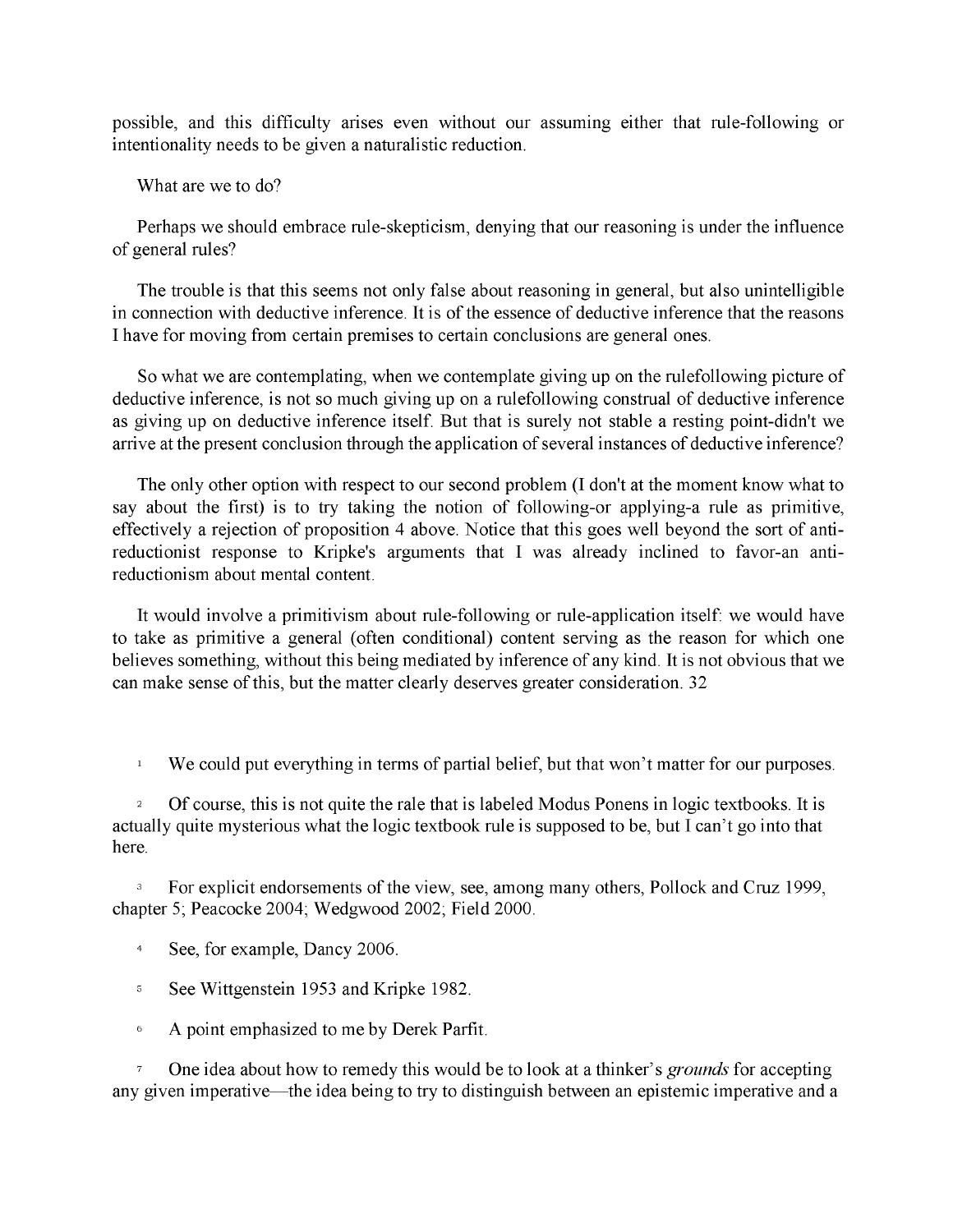prudential one not in terms of their overt content but in terms of the characteristic grounds on which they are accepted. But this is a difficult program to execute because it depends on the not obviously correct idea that, corresponding to each type of norm, there exists an individuating type of ground on which a thinker accepts it.

<sup>8</sup> See Rosen 2007. See Rosen 2007.

<sup>9</sup> There are a number of other proposals that we could consider, but I can't go into them There are a number of other proposals here. Probably the most promising is the one employed by Allan Gibbard: think of accepting a rale of permission as consisting in the *rejection* of a rale of requirement. So accepting the permissibility of castling under C would consist in rejecting the rale: If C, don't castle<sup>1</sup> But we permissionly or casaing and to would consist in rejecting the rate. If  $\sigma$ , don't be are now owed an account of what it is to reject an imperative. See Gibbard 2003a.  $\frac{1}{2}$  into the most profit are now owed an account of wr

<sup>10</sup> It might be thought that some self-referential device might meet this problem. Perhaps we should think of the epistemic rules as consisting in propositions of the following form: should mink of the epistemic rul reference monger to should think of the episteme rules

 $(EpNorm^*)$  If C, then if S were to believe that p on the basis of this very norm, he would be rationally permitted to believe that  $p$ . rationary permitted to believe the

This suggestion is worth exploring, although, for obvious reasons, I am always leery of selfreferential devices and am not sure I understand them. referential devices and all no

<sup>11</sup> Limitations of space prevent me from considering various ways of responding to this difficulty for the propositional construal. For further discussion, see my *Rules and Intentionality* in Nature (forthcoming). difficulty for the propositional my Rules and Intentionality in Nature

 $12$  Wright 2003, p. 1.

<sup>13</sup> "Internalization" is Kripke's preferred word, as we see below; it is probably more neutral than "acceptance." man acceptance."

<sup>14</sup> Kripke 1982, p. 16. Kripke 1982, p. 16.

<sup>15</sup> Wright 2003, p. 125-6 Wright 2003, p. 125-6

 $16$  See also Pettit 2002, p. 27: "The notion of following a rule, as it is conceived here, involves an important element over and beyond that of conforming to a rule. The conformity must be intentional, being something that is achieved at least in part, on the basis of belief and desire. To follow a rule is to conform to it, but the act of conforming, or at least the act of trying to conform—if that is distinct—must be intentional. It must be explicable, in the appropriate way, by the agent's beliefs and desires." here, involves an important element over to conform—if that is distinct—  $\epsilon$  is the act of the act of the act of the act of the act of the act of the act of the act of the act of the act of the act of the act of the act of the act of the act of the act of the act of the act of the act of the

<sup>17</sup> For the distinction between dogmatists and conservatives about perception, see Pryor 2000. distinct—must be intentional. It must be Pryor 2000.  $17$  For the distinction between and conservatives about perception, see the conservatives about perception, see the conservatives of  $\sim$ 

<sup>18</sup> Kripke 1982, p. 16.

<sup>19</sup> Jerry Fodor may have been the first to appreciate this clearly; see his 1990, pp. 135-6.1 Jerry Fodor may have been the first to  $\sum_{i=1}^{n}$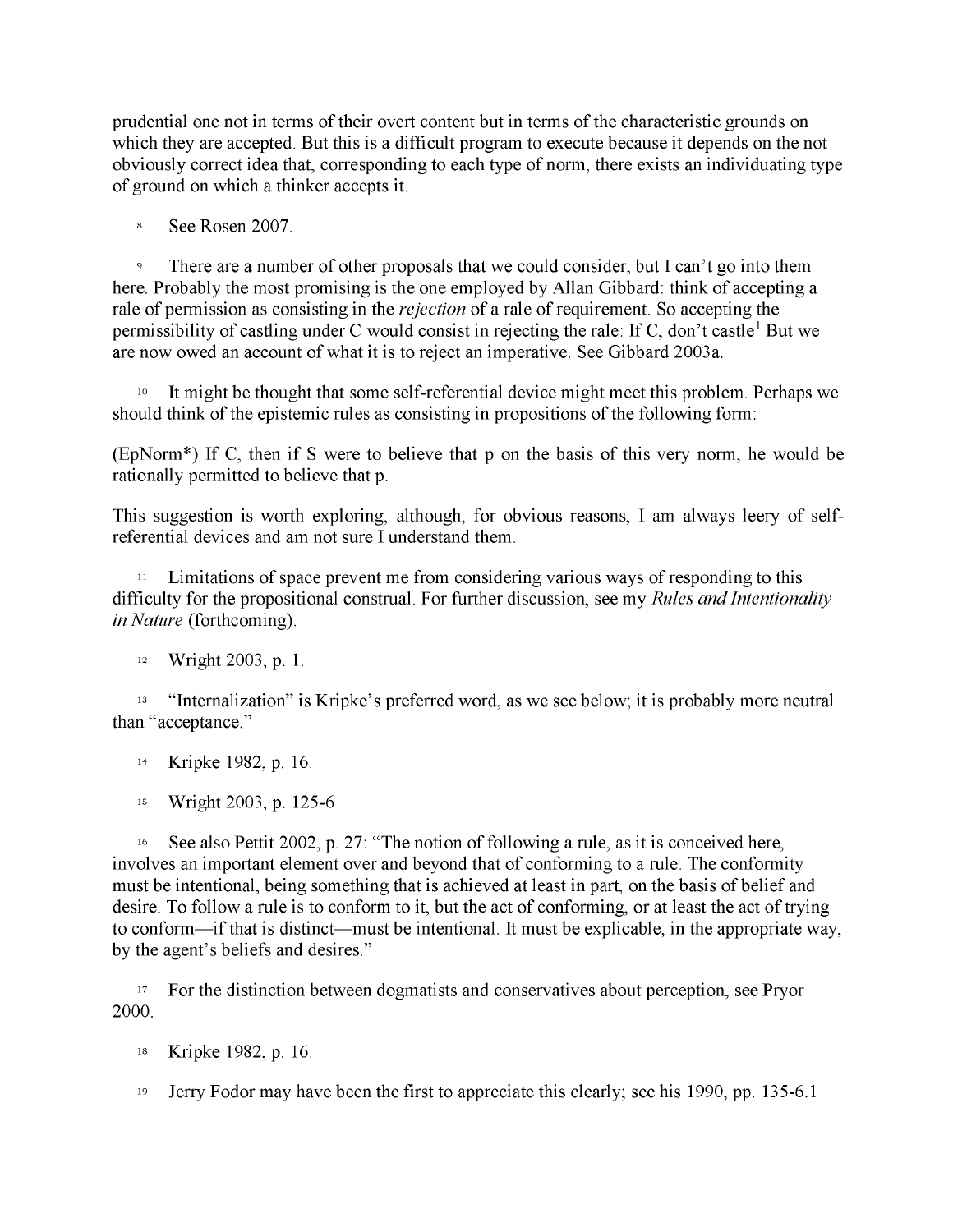don't believe that any of the main arguments of my 1989b (this volume, Chapter 1) are affected by paying greater heed to this distinction, although I am sure I wasn't as clear about it in that paper as I should have been.

<sup>20</sup> I have gone back and forth about the plausibility of the Meaning Assumption as applied to public language expressions. In my NYU seminar of Spring 2006, I defended it, but in an earlier paper anguage expressions. In my 111 C seminar or Spring 2000, I detended it, out in an earlier<br>version of this paper I retreated to saying that it was not settled. I thank Christopher Peacocke for rightly insisting to me that it met my characterization of person-level rule-following. version of this paper I retreated to say  $\mathcal{C}$  version of the this paper is paper in the this paper in the this paper is  $\mathcal{C}$ 

<sup>21</sup> For all that we have said, of course, it remains possible that we need to think of mental meaning as generated by sub-personal rule-following and that this will cause problems of its own. I shall come back to this question towards the end of the paper.  $21$  For all that we have said, I shall come back to this question meaning as generated by sub-persor will calculate problems of its own. In this own. In this own. In this own. In this own. In this own. In this own. In this own. In this own. In this own. In this own. In this own. In this own. In this own. In this own. In

 $22$  For discussion and references, see my 1989b (this volume, Chapter 1). More on this below.  $\frac{22}{100}$  For discussion and references  $t_{\rm H}$  the my  $1989$  (this volume,  $t_{\rm H}$ ) (this volume,  $t_{\rm H}$ ) (this volume,  $t_{\rm H}$ )

See my 1989b (this volume, Chapter 1). Chapter 1).

23

<sup>24</sup> This, I believe, is the correct interpretation of Wittgenstein's remarks about needing a rule to interpret a rule. In the Kripkean framework, this is read as supposing that a rule can only be given to you as an inert sign whose meaning you would then have to divine. And this sets off an infinite regress of interpretations. However, a different way of reading Wittgenstein here is to see him as concerned not with the question: "How could an inert sign guide us, if not through the use of further rules?" But rather with the question: "How could a general content guide us, if not through the use of further rules?" to interpret a rule. In the Kriph him as concerned not with the ques infough the use of further rules?

<sup>25</sup> See Carroll 1895. There is also a similarity to Quine's arguments in his 1976b. us, if not through the use of further  $\frac{1}{2}$ similarity to  $\frac{1}{2}$ 

<sup>26</sup> Notice that this argument is not only neutral on whether what is at issue are intentions as opposed to other sorts of intentional state, but also on whether what is at issue are *intentions* as<br>opposed to other sorts of intentional state, but also on whether what is at issue are *personal-level* intentional states as opposed to *sub-personal* content-bearing states. So long as you think that the  $\alpha$  acceptance of a rule consists in some sort of intentional state with general content and that, as a result, inference will be required to act on that state, there will be a problem—it doesn't matter whether this is thought of as occurring at the personal or the sub-personal level—more on this menter ans is along.  $26$  Notice that this argument is opposed to other sorts of intention acceptance of a full consists if  $\mathbf{relow}.$ 

<sup>27</sup> See, for example, Soames 1998 and Horwich 1998.  $\omega$ .  $\alpha$  and  $\gamma$   $\alpha$  $27$  See, for example, Soames 1 Horwich 1998.

<sup>28</sup> See the discussion in my 1989b (this volume, Chapter 1).  $28$  See the discussion in my 19  $\sim$   $\sim$   $\sim$   $\sim$   $\sim$   $\sim$ 

<sup>29</sup> See my *Rules and Intentionality in Nature* (forthcoming). Nature (forthcoming).

<sup>30</sup> See, for example, Pollock and Cruz 1999, chapter 5. See, for example, Pollock and Cruz 1999,  $\overline{\phantom{a}}$ 

<sup>31</sup> As I say, I am unable to go into these objections in detail here—they are discussed at As I say, I am unable to go into these length in my Rules and Intentionality in Nature (forthcoming). deligin in my Rules and Internic